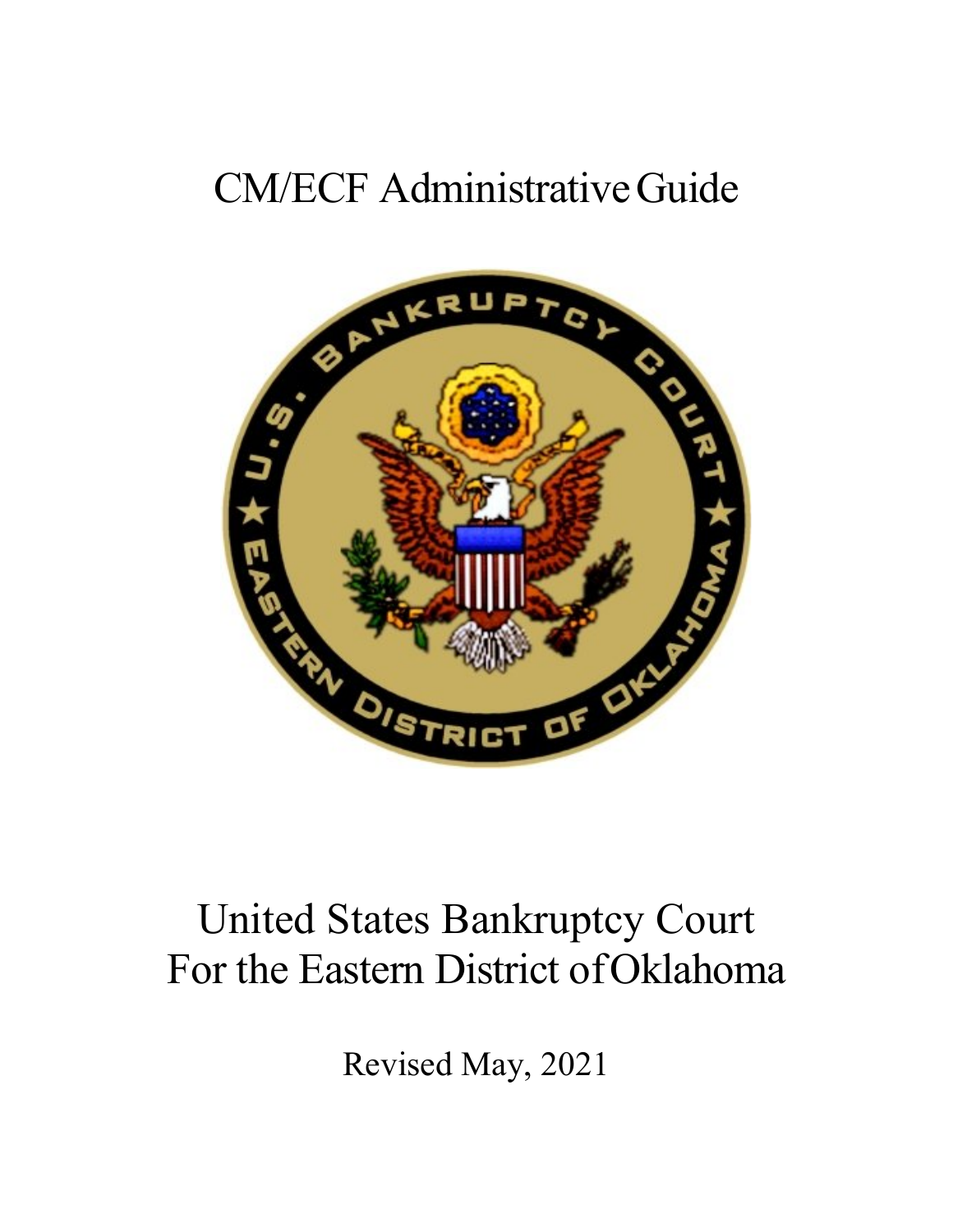# **Table of Contents**

|  |  | Contents |
|--|--|----------|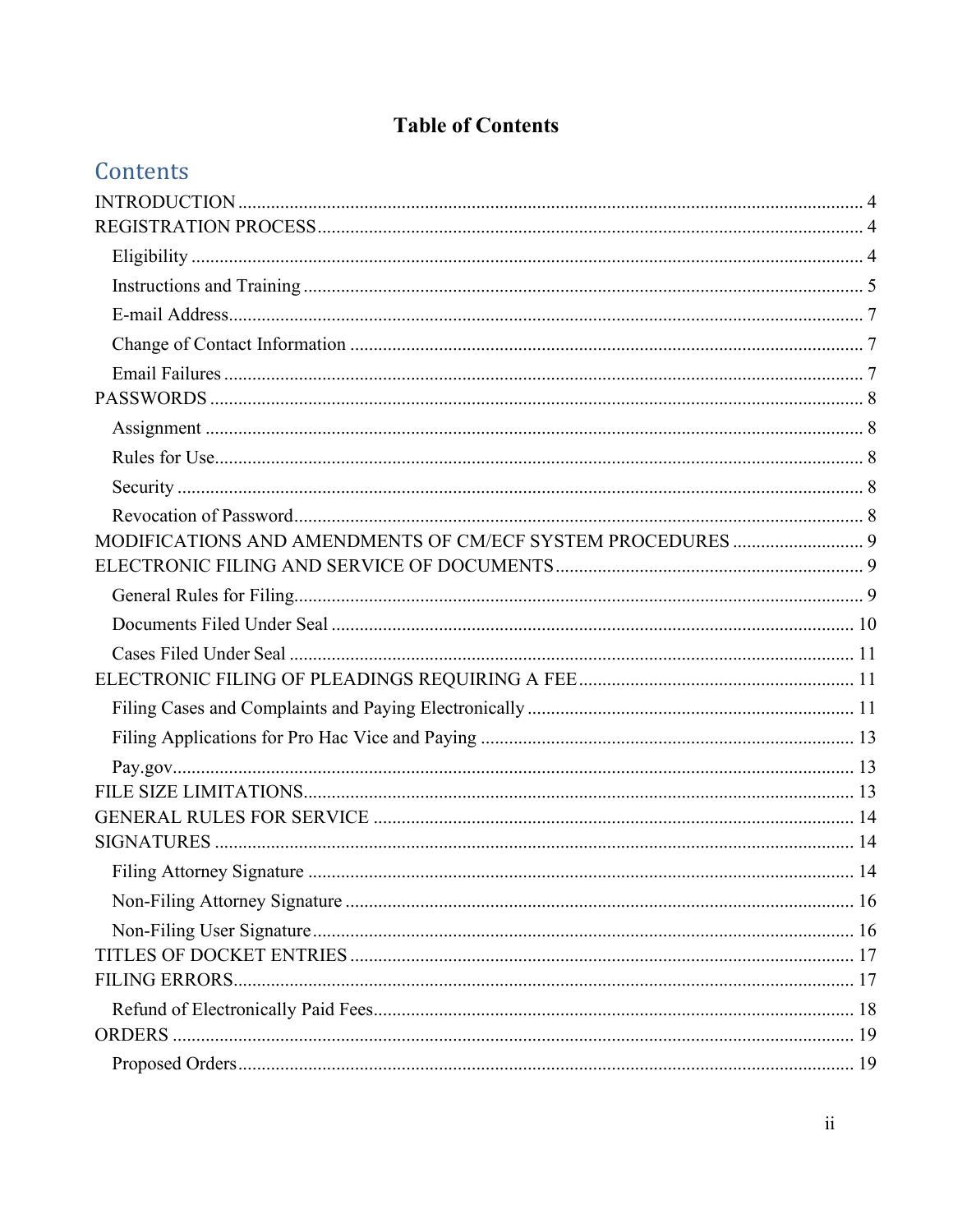| The responsibility for redacting these personal data identifiers rests solely with counsel and the parties. |  |
|-------------------------------------------------------------------------------------------------------------|--|
|                                                                                                             |  |
|                                                                                                             |  |
|                                                                                                             |  |
|                                                                                                             |  |
|                                                                                                             |  |
|                                                                                                             |  |
|                                                                                                             |  |
|                                                                                                             |  |
|                                                                                                             |  |
|                                                                                                             |  |
|                                                                                                             |  |
|                                                                                                             |  |
|                                                                                                             |  |
|                                                                                                             |  |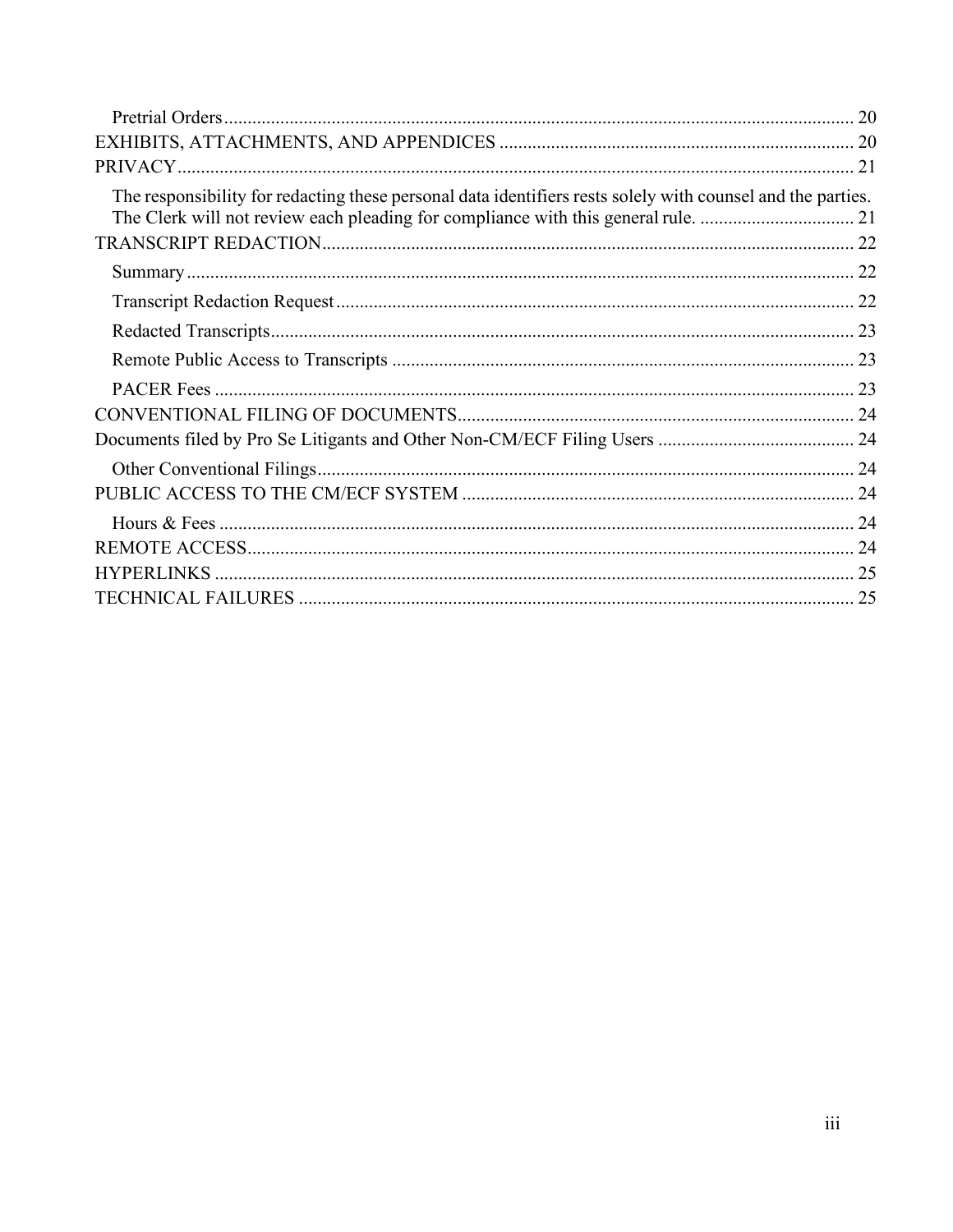# **INTRODUCTION**

<span id="page-3-0"></span>It is the policy of the United States Bankruptcy Court for the Eastern District of Oklahoma to require attorneys and other permitted registrants to file documents with the Court electronically over the Internet except as may be stated in these policies. Parties will be able to view docket reports and most documents electronically through the Public Access to Court Electronic Records ("PACER") system, regardless of their participation or registration in the Electronic Case Filing ("CM/ECF") System.

# **REGISTRATION PROCESS**

<span id="page-3-1"></span>To practice in the United States Bankruptcy Court for the Eastern District of Oklahoma, an eligible attorney must apply for full admission electronically through PACER with the Eastern District of Oklahoma District Court. The applicant is required to read and acknowledge the Oath and pay the prescribed fee. Once the Clerk of the District Court has reviewed the attorney's admission information, confirmed fee payment, verified training requirements, and acknowledged that the Certificate of Good Standing meets all requirements, the Clerk of the District Court will issue a certificate of admission. The admission feemay be waived for attorneys with federal agencies. They are, however, still required to apply for full admission to the Eastern District of Oklahoma District court's bar. **Registration as a Filing User constitutes consent to electronic service of all documents as provided in this manual in accordance with the General Orders, Local Rules of this Court, the Federal Rules of Civil Procedure and the Federal Rules of Bankruptcy Procedure.**

#### <span id="page-3-2"></span>**Eligibility**

Any member of the bar of the Supreme Court of the United States, or of any United States Court of Appeals, or of any District Court of the United States, or a member in good standing of the bar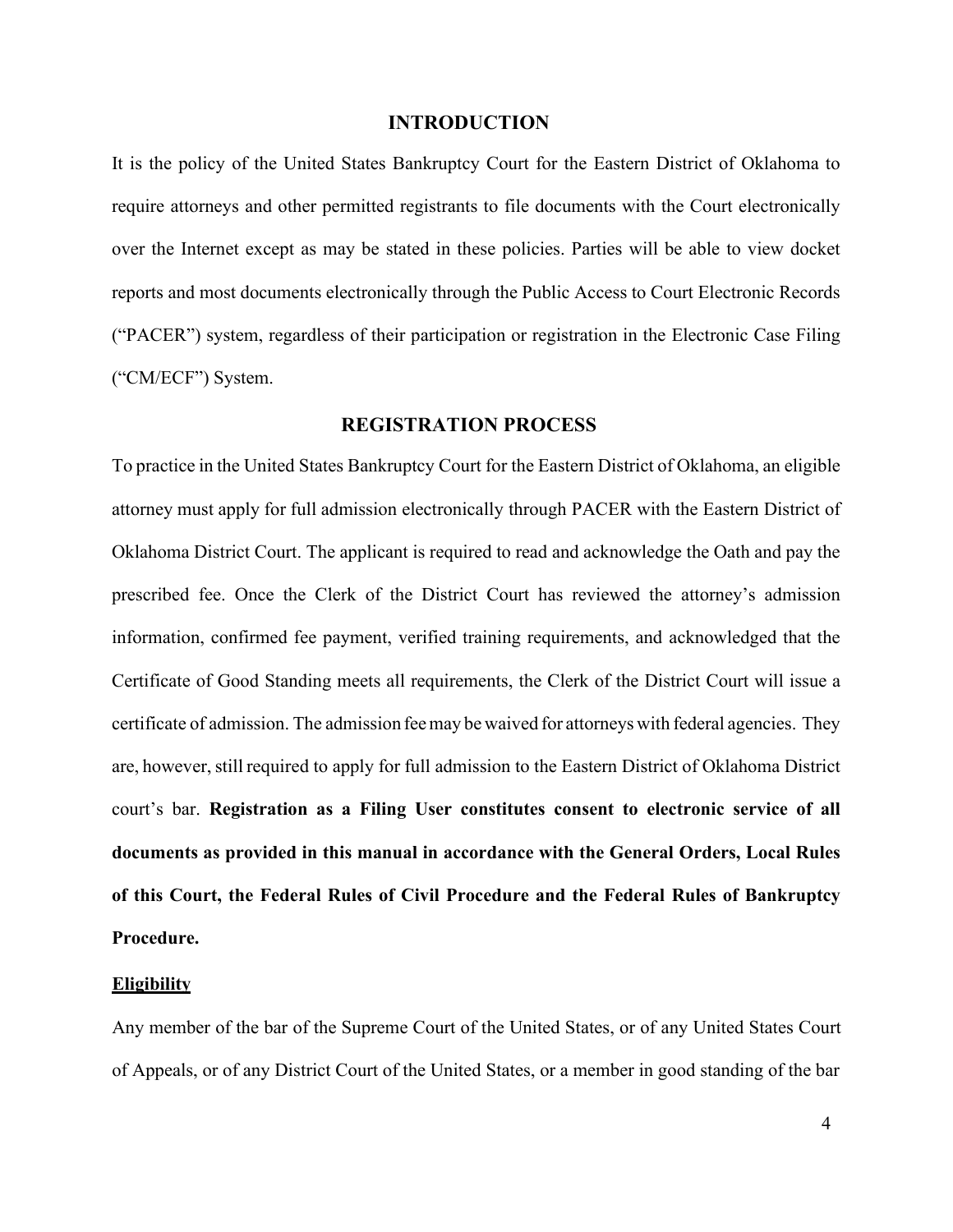of the highest court of any state of the United States, is eligible for admission to the Eastern District of Oklahoma.

Attorneys admitted to the bar of this Court, including those admitted pro hac vice and those authorized to represent the United States, may request e-filing access in the Eastern District of Oklahoma Bankruptcy Court's CM/ECF system in accordance with these Policies and Procedures.

#### <span id="page-4-0"></span>**Instructions and Training**

All attorneys seeking admission for registration must first review the admission information available on the Eastern District of Oklahoma District Court's public website at [https://www.oked.uscourts.gov/attorney-admissions.](https://www.oked.uscourts.gov/attorney-admissions) To request admission to the Eastern District of Oklahoma and obtain filing privileges with the Bankruptcy Court, an attorney must complete the on-line registration process using their individual, upgraded PACER account. After all requirements have been met, the applicant may be admitted. The steps for admission and e-filing registration are as follows:

- a. All attorneys must read and be familiar with the Federal Rules of Bankruptcy Procedure, and the Local Rules of this Court, including this CM/ECF Administrative Guide. Registration as a CM/ECF Filing User constitutes certification by the attorney that he/she has read and is familiar with these documents.
- b. Using PACER, the attorney completes the on-line registration screens, answering each question and accepting the following Oath/Admission:

"I do solemnly swear (or affirm) that as an attorney and as a counselor of this Court, I will conduct myself uprightly and according to law, and that I will support the Constitution of the United States."

c. During the application process, the attorney uploads a Certificate of Good Standing (dated within 30 days) from one of the entities listed in the Eligibility section above.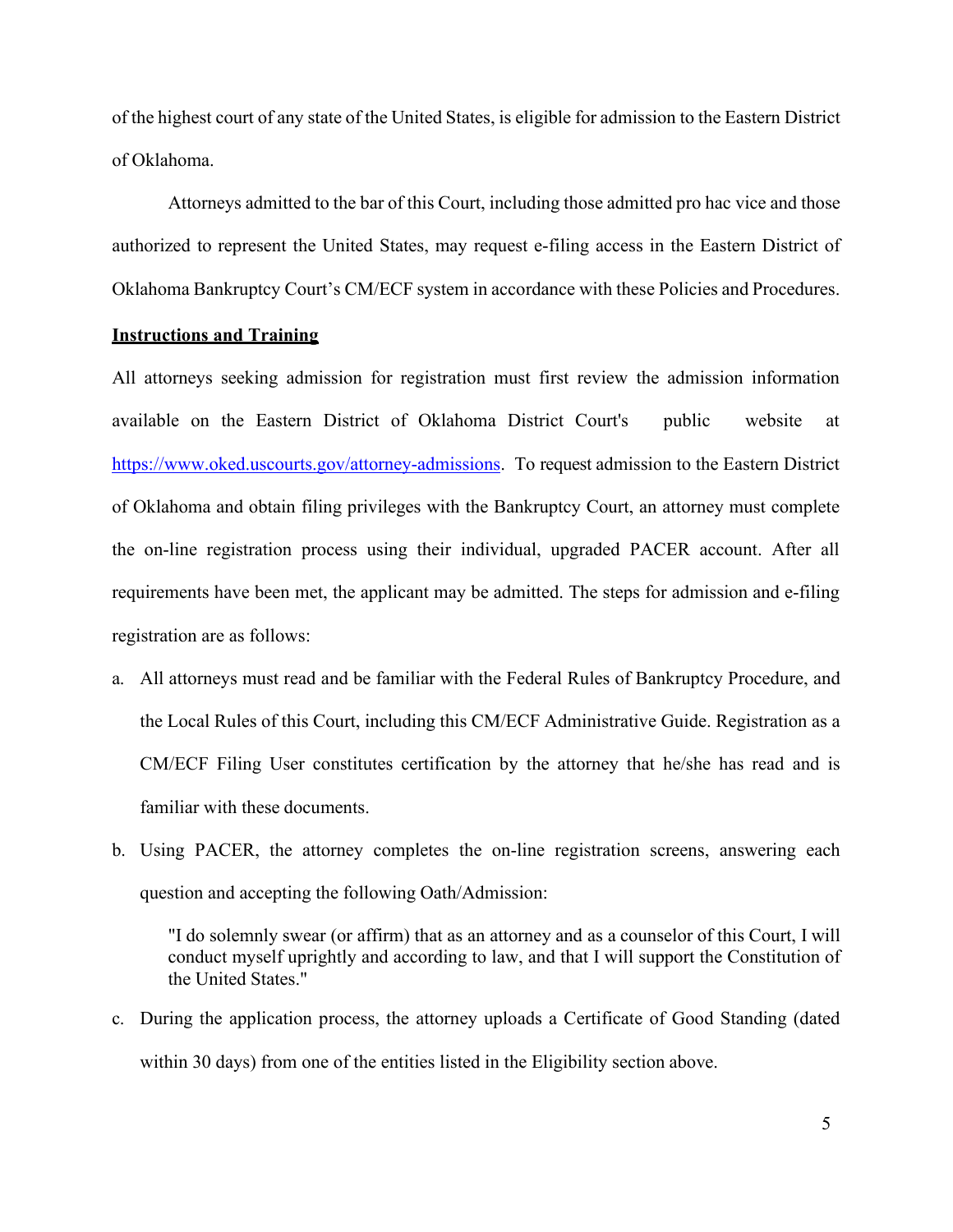- d. Each applicant for admission shall pay the applicable admission fee upon receipt of the e-mail requesting payment of such fee. The admission fee may be waived for attorneys with federal agencies.
- e. The attorney must successfully have completed a CM/ECF training program or produce evidence of filing in a CM/ECF court.
- f. **Pro Hac Vice Admission:** If the attorney requesting registration is requesting pro hac vice admission and is new to the Eastern District of Oklahoma, they must submit a request electronically through PACER. In addition, before they can be approved for filing electronically, counsel must mail a Motion for Admission Pro Hac Vice to the **U.S. Bankruptcy Court for the Eastern District of Oklahoma, P.O. Box 1888, Muskogee, OK 74402** and include the pro hac vice filing fee. The **check must be made payable to CLERK,**

# **U.S. DISTRICT COU**RT.

- g. **Training Prerequisites:** Prior to participating in CM/ECF training, Filing Users are required to:
	- Possess basic personal computer skills, including a working knowledge of the internet, browser usage, ability to prepare and attach PDF'S, e-mail usage and scanning.
	- Establish an individual PACER Account, if not previously established.
	- Ensure their hardware and software are sufficient to file electronically.
- h. **Training Class:** Online Training Videos are available on our Public Website. However, Clerk's Office staff are available to teach a basic course or personalized instruction may be offered for those requesting additional assistance. Attorneys and staff may arrange for additional training by calling the court at 918-549-7200 ask for the Training Coordinator.
- i. **Non-Attorney filers, creditors and law office staff:** Law office staff are eligible for a filing agent account and should contact the court for more information. Non-attorneys (creditors)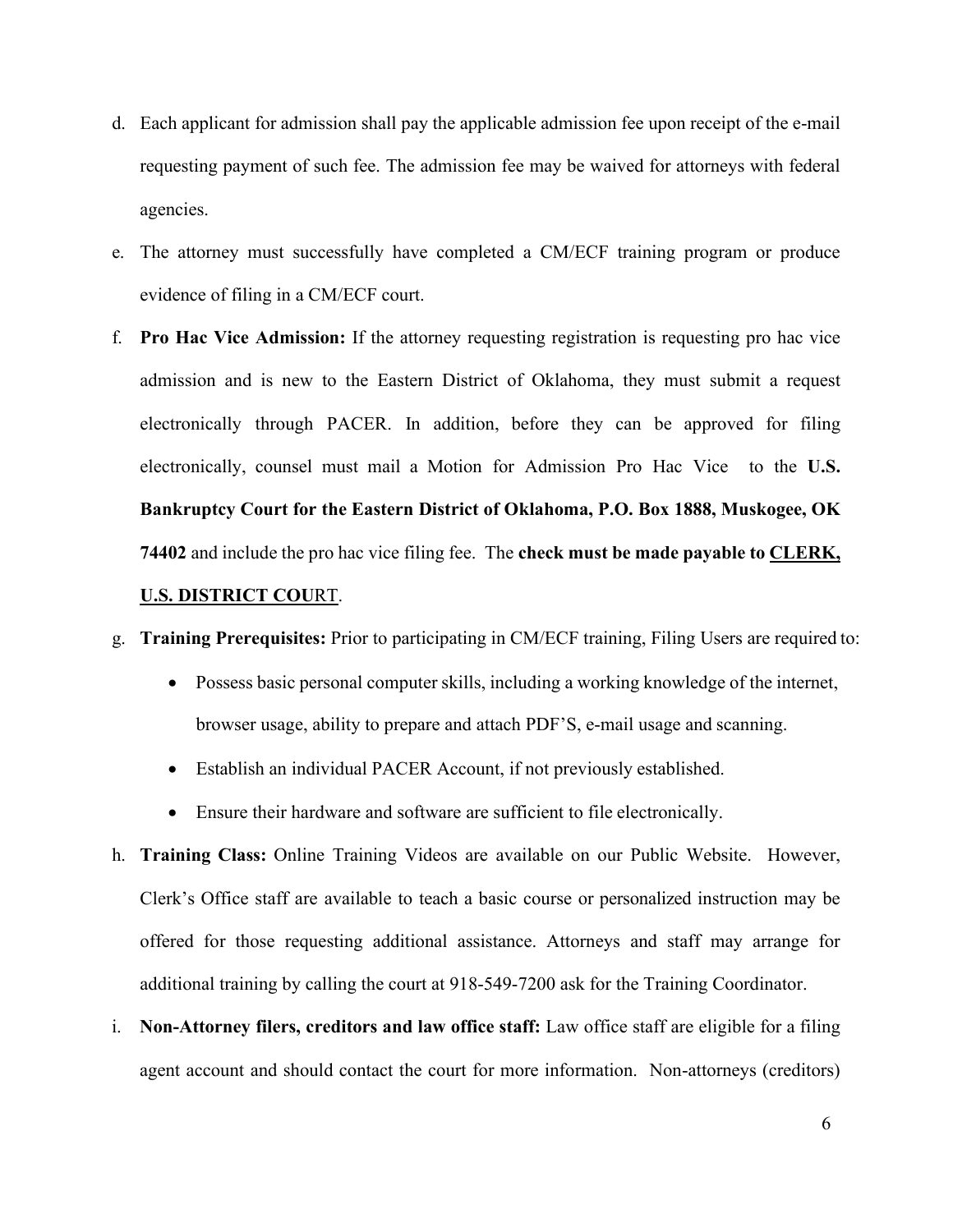are eligible for their own limited use filing account and should register through [www.pacer.uscourts.gov](http://www.pacer.uscourts.gov/)

### <span id="page-6-0"></span>**E-mail Address**

The attorney's PACER e-mail address will be the primary address for service required by Rule 7004 and 9014(b) Fed. R. Bankr. P. Transmission of a Notice of Electronic Filing (NEF) through the CM/ECF System to the PACER primary email address will constitute service. An attorney may also provide secondary e-mail addresses to which courtesy copies of CM/ECF notices will be sent. It is the responsibility of any attorney who has e-filing access to keep all contact information, including primary and secondary email addresses, updated and current. Primary email addresses must be updated through PACER at [www.pacer.uscourts.gov.](http://www.pacer.uscourts.gov/) Secondary email addresses are managed through CM/ECF. For detailed instructions on how to update email information, login to *Maintain your account at* [www.pacer.uscourts.gov.](http://www.pacer.uscourts.gov/)

#### <span id="page-6-1"></span>**Change of Contact Information**

If an e-mail address, mailing address, telephone, or fax number changes, the Filing User must immediately update their Filing User information in PACER at [www.pacer.uscourts.gov](http://www.pacer.uscourts.gov/) and push the updates to the U.S. Bankruptcy Court. **Note:** The Filing User is still required to file and serve a notice of the change in each of their open cases.

# <span id="page-6-2"></span>**Email Failures**

Upon receipt of a delivery failure the Court will make contact with the attorney to try and resolve the problem with the attorney. If a contact cannot be made with the attorney because the attorney has not left a forwarding phone number, e-mail address or the Court receives repeated e-mail failures, the Clerk shall remove the e-mail address from the attorney's account and place the account in No Access. The Clerk shall docket the Court event "Notice of Undeliverable E-Mail"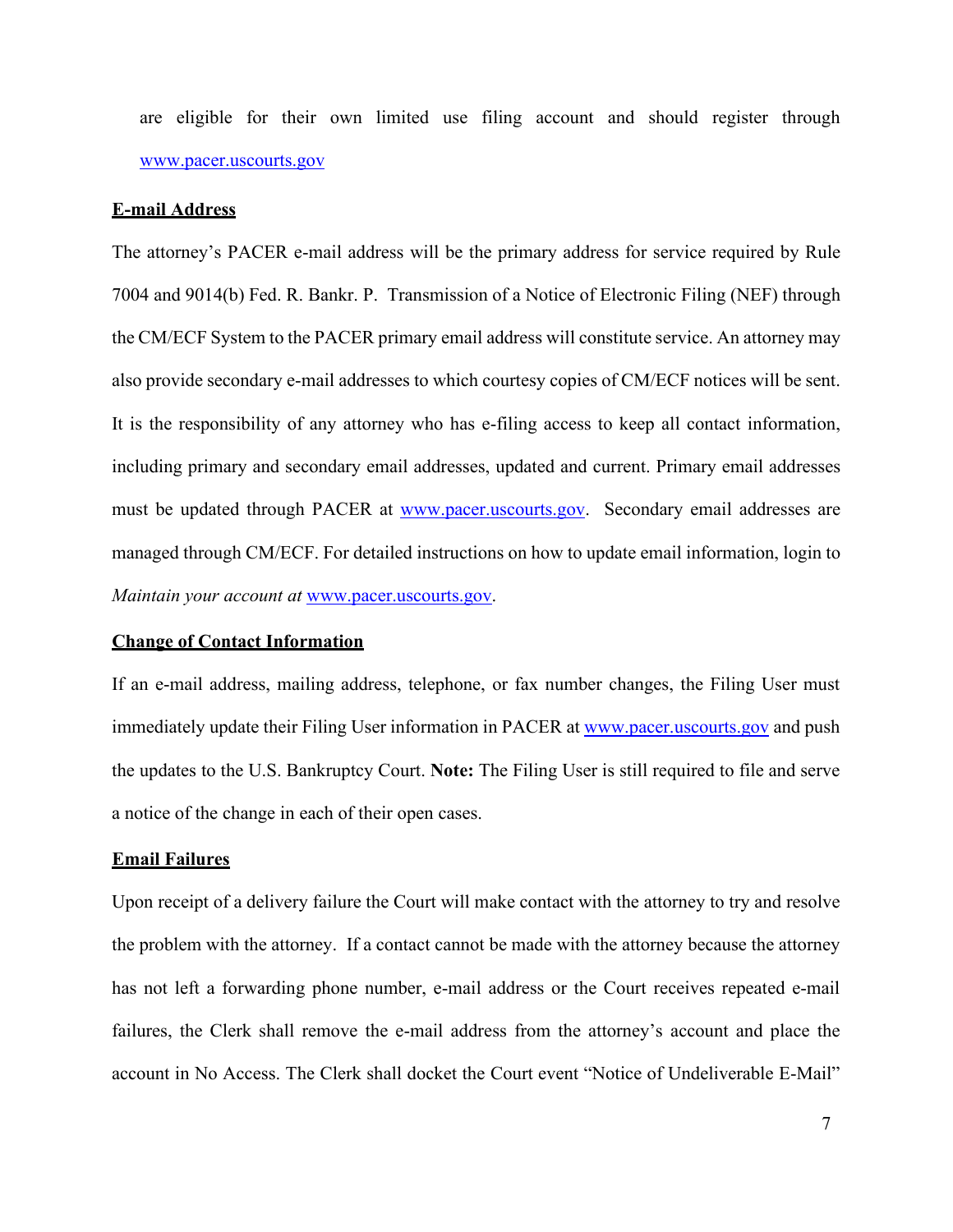in each case or cases that the attorney had email failures, if it can be determined. This event will give notice to parties in those cases where the attorney was not notified of certain docket entries by electronic mail. If the attorney is an interested party, the notice for the attorney will need to be resent via U. S. mail. Attorneys are discouraged from using the "Out of Office" response or reply on their CM/ECF Email accounts.

# **PASSWORDS**

# <span id="page-7-1"></span><span id="page-7-0"></span>**Assignment**

Once registration is completed, the Filing User will use their PACER Login and Password to begin filing electronically with the Court. After registration is complete, an attorney may change their Passwords as necessary through the *Maintain User Account* section of their PACER account at [www.pacer.uscourts.gov.](http://www.pacer.uscourts.gov/)

#### <span id="page-7-2"></span>**Rules for Use**

The combination of a PACER User Login and Password will serve as the official signature for purposes of the Federal Rules of Bankruptcy Procedure and any applicable statute or regulation of the United States. Filing Users shall not permit the Login and Passwords to be utilized by anyone other than persons specifically authorized to file documents in the Filing User's name. Users are responsible and accountable for all documents filed with that Filing User's Login and Password.

## <span id="page-7-3"></span>**Security**

Filing Users agree to protect the security of their Passwords and immediately notify the Court if they believe that their Password may have been compromised. The Filing User must immediately change their PACER password at [www.pacer.uscourts.gov.](http://www.pacer.uscourts.gov/)

# <span id="page-7-4"></span>**Revocation of Password**

The Court may revoke a Filing User's account access and therefore, his or her authority and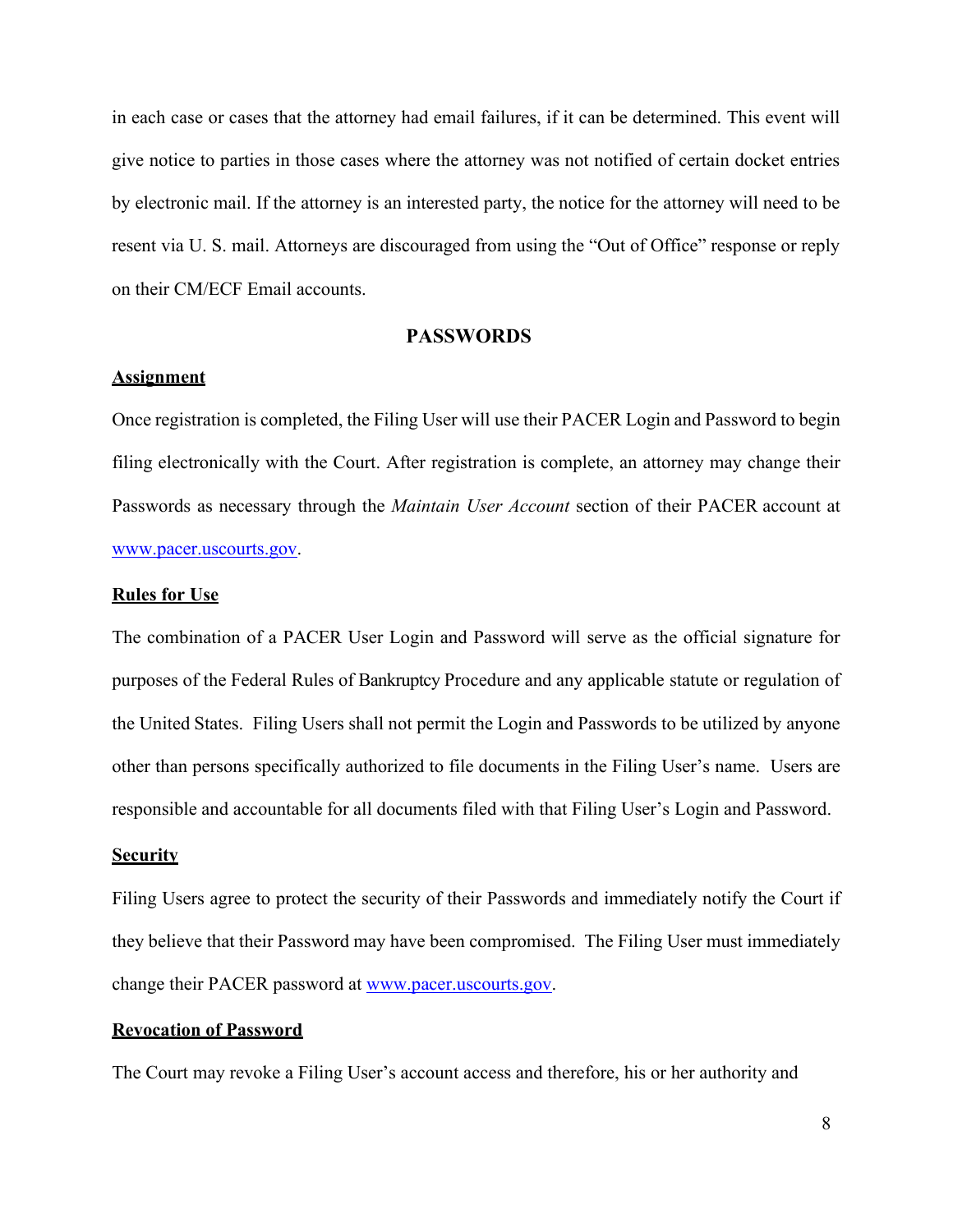ability to electronically file documents under any of the following conditions:

- a. Failure to comply with any provision of the agreement contained in the Filing User's application information.
- b. Failure to adequately protect his or her password.
- c. Failure to comply with the provisions of these Administrative Procedures for electronically filed cases.
- d. Failure to pay fees required for documents filed electronically.
- e. Misuse of the System.
- f. As a sanction ordered by the Court after notice and an opportunity for hearing.

# <span id="page-8-0"></span>**MODIFICATIONS AND AMENDMENTS OF CM/ECF SYSTEM PROCEDURES**

The Bankruptcy Judge may modify these procedures in specific cases without prior notice, if deemed appropriate. The Court may also amend these procedures at any time without prior notice. Modifications and amendments to CM/ECF procedures will be posted on the Court's website at [www.okeb.uscourts.gov.](http://www.okeb.uscourts.gov./)

# **ELECTRONIC FILING AND SERVICE OF DOCUMENTS**

#### <span id="page-8-2"></span><span id="page-8-1"></span>**General Rules for Filing**

All motions, pleadings, briefs, or other documents, except those specifically prohibited, shall be electronically filed in the CM/ECF System.

Electronic transmission of a document to the Electronic Filing System consistent withthis guide, together with the transmission of a Notice of Electronic Filing (NEF) from the Court, constitutes "filing" of the document for all purposes of the Federal Rules of Bankruptcy Procedure, the Local Rules of this Court, and constitutes "entry of the document" on the docket kept by the Clerk. Transmission by e-mail or other means of a document to the Court shall not constitute "filing"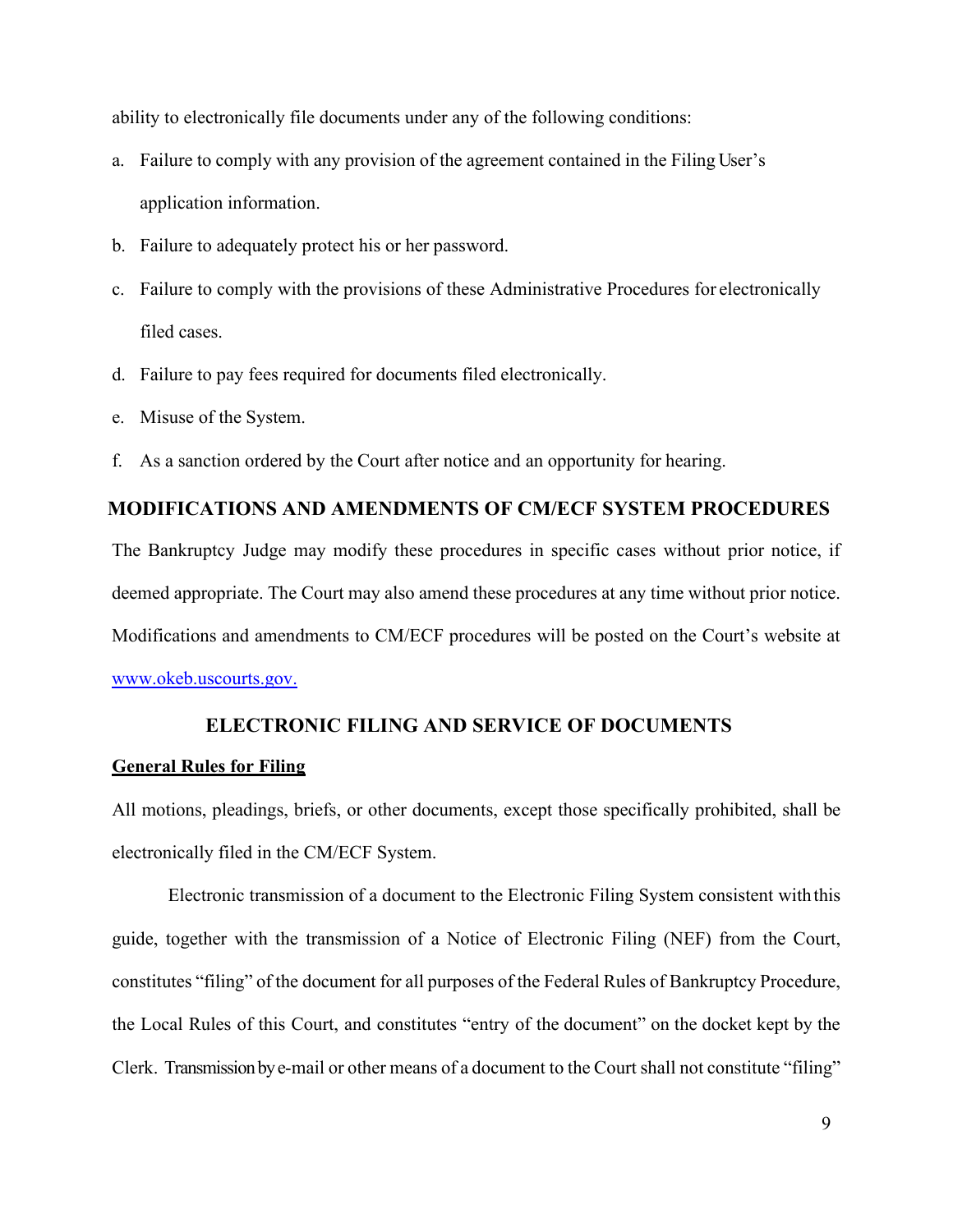of the document until it is entered into the CM/ECF System and receives a Notice of Electronic Filing (NEF), unless prior approval has been granted.

When a document has been filed electronically, or filed conventionally and imaged by the Court, the official record is the electronic recording of the document as stored by the Court, and the filing party is bound by the document as filed. A document filed electronically is deemed filed at the date and time stated on the Notice of Electronic Filing (NEF).

CM/ECF registrants may file documents 24 hours a day, seven days a week. **Filing must be completed before midnight local time where the Court is located in order to be considered timely filed that day. The date and time will be printed on the Notice of Electronic Filing.** 

#### <span id="page-9-0"></span>**Documents Filed Under Seal**

Documents to be placed under seal should be filed electronically by using the event **"Sealed Document"**. The documents will be filed, sealed and unavailable to public viewing. The filing party must file contemporaneously with the sealed document a Motion to Seal Document from Public Access and submit a proposed order granting the relief through the CM/ECF system using "Order Upload." If the Motion to Seal Document from Public Access is granted, the related documents will remain under seal and be maintained by the Court as a "Sealed Document" until further order of the Court. The Order of the Court authorizing the filing of such documents under seal will be entered electronically by the Clerk's Office. If the documents are sensitive in nature and should only be seen by judicial personnel, the filer should call the Court prior to filing. If the motion is denied, the documents under seal will be made viewable to the public by the Court and will no longer be under seal.

If a document to be filed under seal is only one part of a larger document or series of documents, the party must file all portions the party does not seek to have sealed in accordance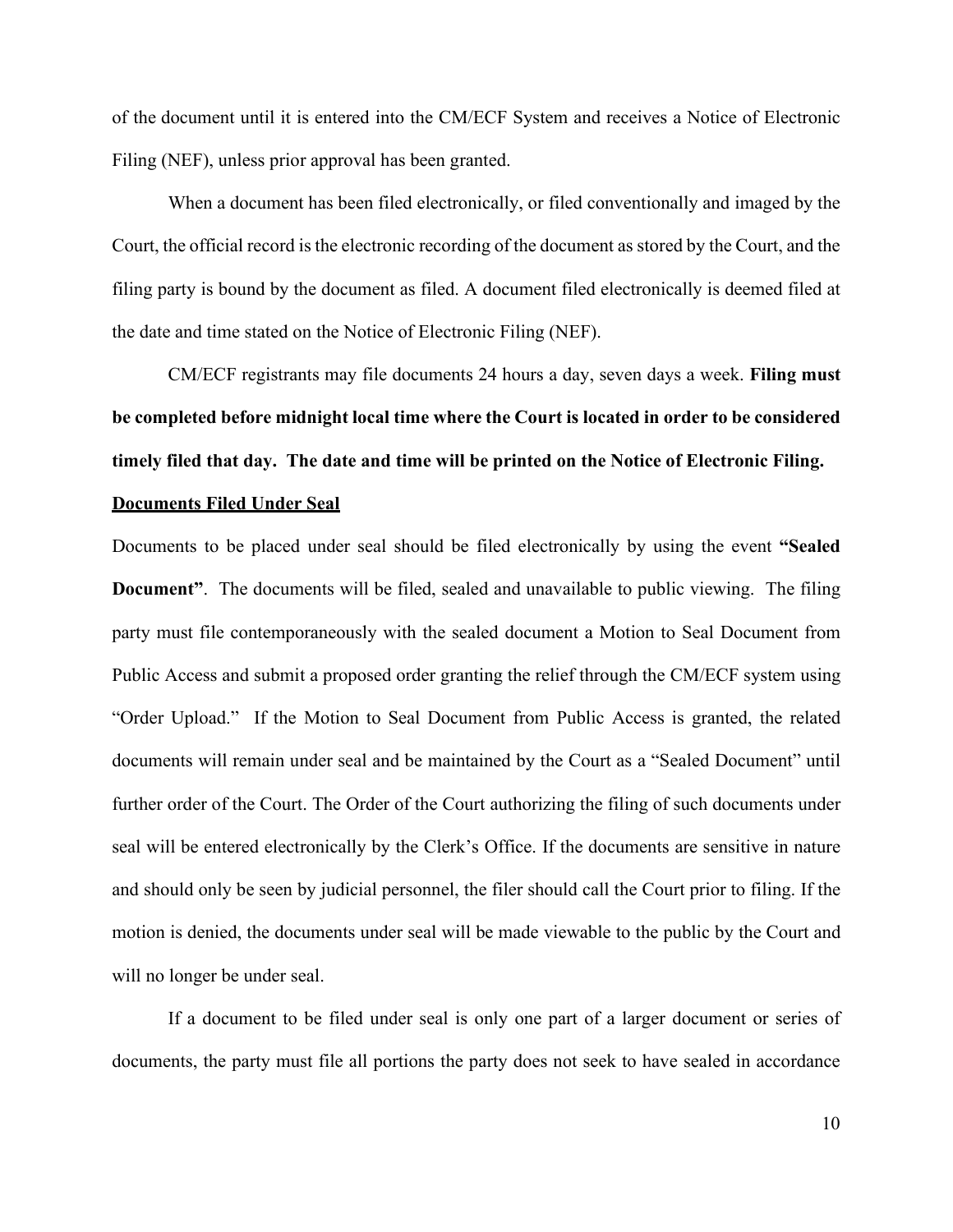with any deadlines, indicating where any portion to be sealed would be inserted. The Motion to Seal Document requesting leave to file under seal must also be filed in accordance with any deadlines.

Titles of sealed pleadings will be docketed and open to the public. Therefore, parties should take every precaution to remove confidential material from the title of sealed pleadings and exhibits.

#### **Viewing Sealed and Restricted Pleadings**

An attorney must use their PACER login and password to access sealed and restricted documents. Counsel should use a secure network connection when accessing sealed documents rather than a public network to ensure sealed information is seen only by authorized persons. Sealed documents will be viewable by participating counsel in CM/ECF and through NEF links sent from CM/ECF during the filing process.

#### <span id="page-10-0"></span>**Cases Filed Under Seal**

A PACER login and password is also required to view and/or file in sealed cases in which the attorney has been granted access. When filing in a sealed case use the regular CM/ECF events rather than sealed document entries.

# **ELECTRONIC FILING OF PLEADINGS REQUIRING A FEE**

<span id="page-10-1"></span>All filing fees for pleadings must be paid on the same date the document is filed. Filing fees for documents shall be paid through the CM/ECF system using Pay.gov. Failure to pay for the filing of any transaction on the date it is filed, will result in the Filing User being locked out of the system until payment is made and the pleading may be stricken.

#### <span id="page-10-2"></span>**Filing Cases and Complaints and Paying Electronically**

Attorneys must electronically file the appropriate case opening documents (i.e., petitions,

11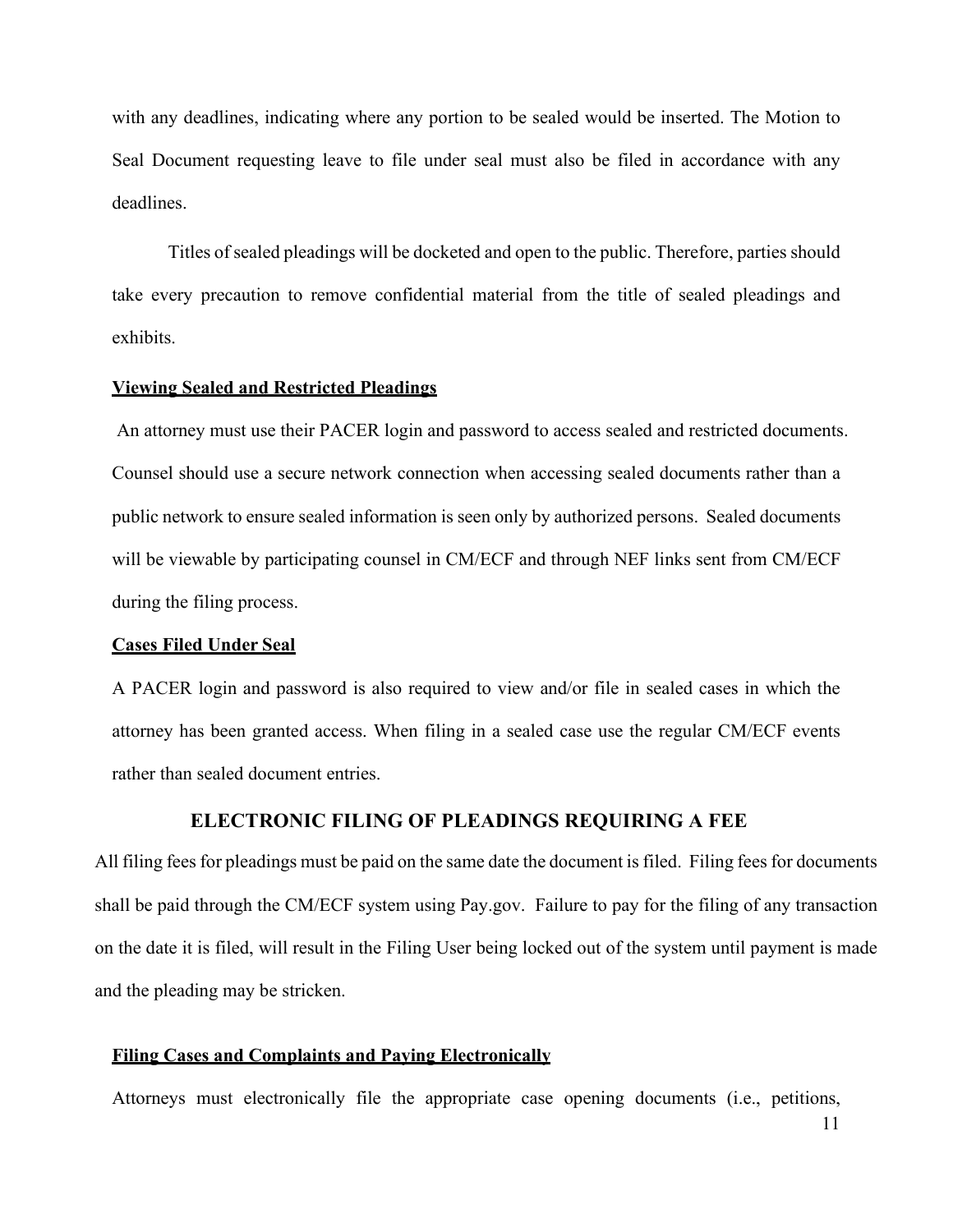complaints, notices of removal, applications to proceed in forma pauperis, and miscellaneous proceedings) in the CM/ECF system. Emailed cases and documents by Filing Users will not be filed by the Court without prior approval. If the CM/ECF system is unavailable, call the Court to receive instructions on how to submit your case or proceeding to the Court.

- a. The Clerk's Office staff shall file the case or pleadings as of the date and time of receipt of the email.
- b. The party must pay the filing fee upon receipt of the Notice of Electronic Filing (NEF) that the case or pleading has been filed. Failure to comply with this provision will subject the action to dismissal by the Court without prejudice to refiling. Filing fees can be paid electronically by docketing the appropriate fee event in CM/ECF which utilizes the Pay.gov functionality for the collection of fees. Contact the Court for instructions for fee event docketing.
- c. A Summons for new Adversary Proceedings is located as a hyperlink within the Notice of Electronic filing for the Complaint and is also located on the case docket report. The Attorney shall print the Summons and the Complaint and serve upon each defendant(s) listed in the caption and their attorney. The issued Summons should be printed from the docket sheet and be free of headers. To obtain a Summons without headers, deselect the "Include headers when displaying PDF documents" option when running the docket report. A party may not electronically serve the summons and complaint, but instead must perfect service according to Rule 7004, Fed. R. Bankr. P. If an Alias Summons is needed, a request shall be made by filing a text only entry "Request for Alias Summons" in the proceeding. The Court will issue an Alias Summons and docket the Alias Summons in the CM/ECF system. Upon receipt of the Notice of Electronic Filing indicating issuance, the attorney should print a copy of the issued Alias Summons for service. The issued Alias Summons should be printed from the docket sheet and be free of headers. To obtain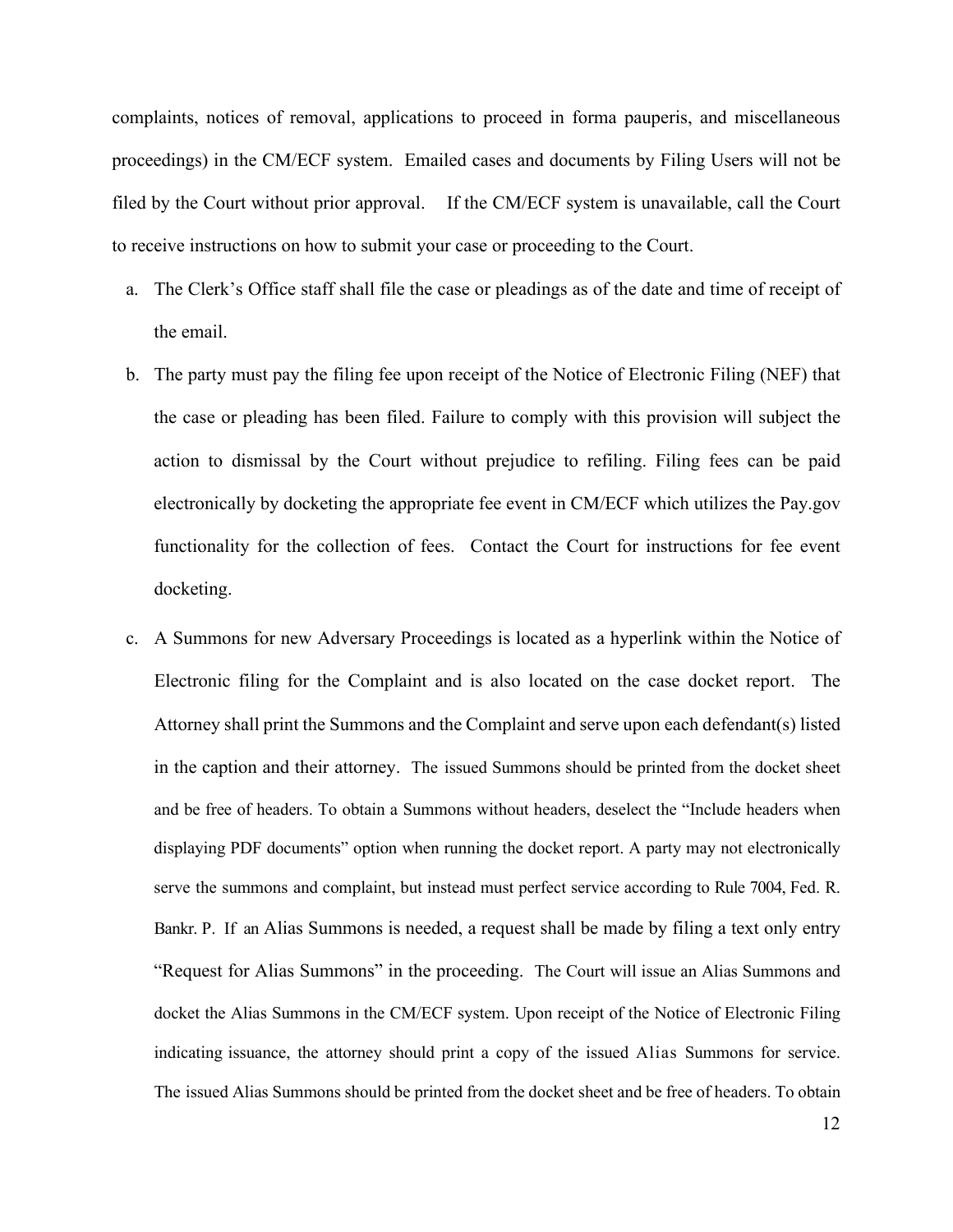a document without headers, deselect the "Include headers when displaying PDF documents" option when running the docket report. A party may not electronically serve the summons and complaint, but instead must perfect service according to Rule 7004, Fed. R. Bankr. P.

d. Should the action be resolved, dismissed, stricken prior to the required filing fee being paid, that filing fee nonetheless remains due and owing.

#### <span id="page-12-0"></span>**Filing Applications for Pro Hac Vice and Paying**

Any attorney who is eligible for admission to the bar of this Court may, in the discretion of a judge of this Court, be granted temporary admission to practice in a pending case. Counsel must mail a Motion for Admission Pro Hac Vice attaching the pro hac vice requestor's completed Application for Admission to the U.S. Bankruptcy Court for the Eastern District of Oklahoma, P.O. Box 1888, Muskogee, OK 74402 and include the pro hac vice filing fee. The Check must be made payable to CLERK, U.S. DISTRICT COURT. Once the pro hac vice attorney is in the CM/ECF system, the attorney will need to file a Motion to Appear Pro Hac Vice and fee in each case they wish to and every subsequent new case they wish to appear, unless the case is a related case or proceeding. Use the [Application for Admission -](https://www.oked.uscourts.gov/forms/application-admission-phv) PHV form provided by the District Court.

An Attorney who has previously been approved to practice pro hac vice in the Eastern District of Oklahoma does not need to re-apply for subsequent pro hac vice appearances through PACER.

#### <span id="page-12-1"></span>**Pay.gov**

All payments should be made by using Pay.gov. Pay.gov is available within CM/ECF for Filing Users. Non-CM/ECF Filing Users may use the Pay.gov link located on the Court's Website.

# **FILE SIZE LIMITATIONS**

<span id="page-12-2"></span>If a document file exceeds 35 megabytes in size, the document should be filed in parts by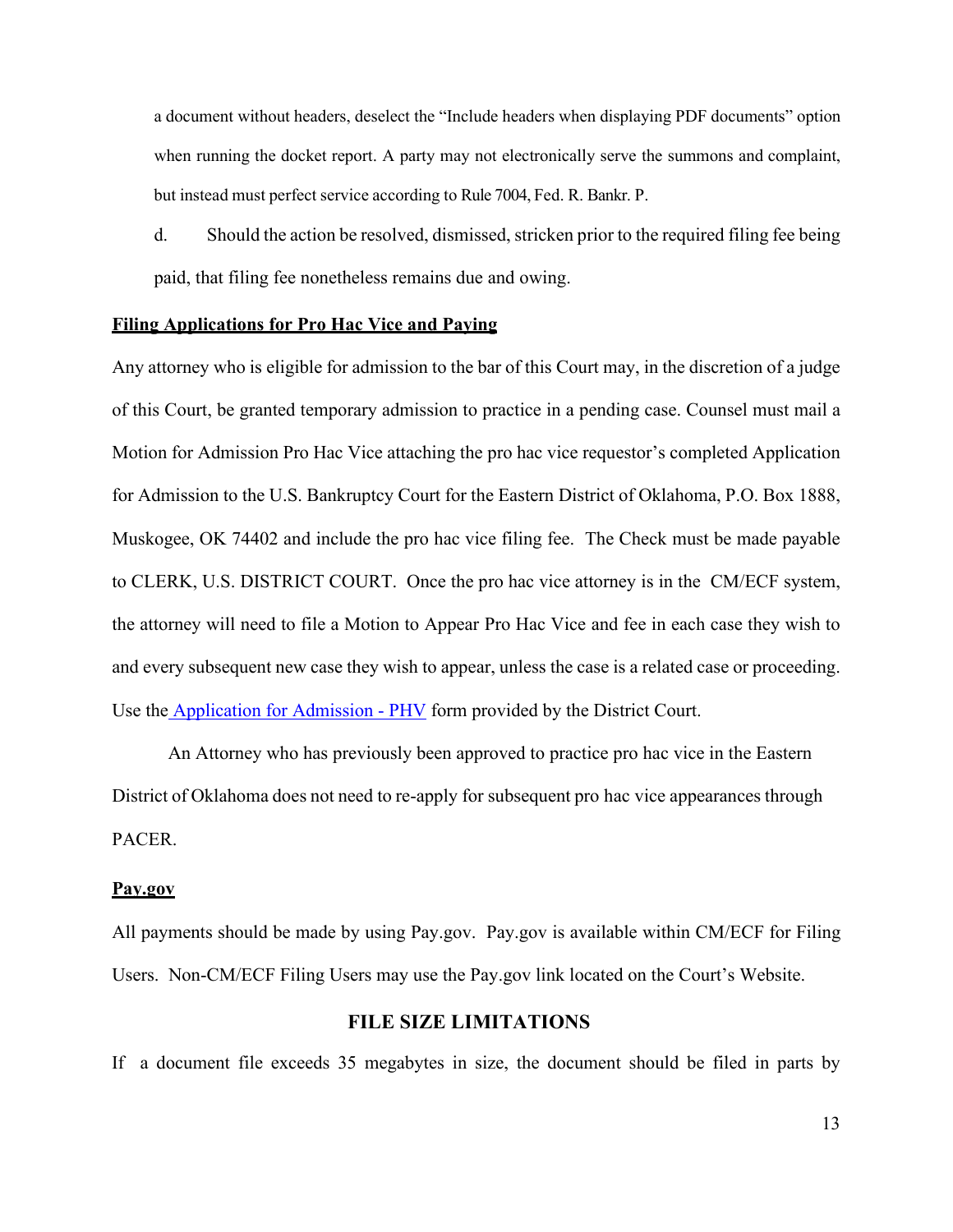incorporation of an attachment to the main document and identified by tile and pages number identifiers.

# **GENERAL RULES FOR SERVICE**

<span id="page-13-0"></span>The "Notice of Electronic Filing" that is automatically generated by the Court's Electronic Filing System constitutes service of the filed document on parties. A Certificate of Mailing is not required if all interested parties were severed by electronic notice. Additional interested parties who are not Filing Users in the case must be served with a copy of any pleading or other document filed electronically in accordance with the Federal Rules of Bankruptcy Procedure and the Local Rules that clearly states the Court's (NEF) "filed date and time" on the pleading. **A Certificate of Mailing must be filed when serving documents on a party who is not a Filing User in the case.** When serving documents on all creditors in the case, a Certificate of Mailing must be filed stating that the "Official Mailing Matrix" or "all Creditors Listed on the Court's Matrix" was served.

#### **SIGNATURES**

#### <span id="page-13-2"></span><span id="page-13-1"></span>**Filing Attorney Signature**

The Filing User Login and Password required to submit documents to the Electronic Filing System function as the Filing User's signature on all electronic documents filed with the Court. They also function as a signature for purposes of Rule. 9011, Federal Rules of Bankruptcy Procedure and the Local Rules of this Court, and any other purpose for which a signature is required in connection with proceedings before the Court. Each document filed electronically must indicate that it has been electronically filed.

The name of the Filing User under whose Login and Password the document is submitted must be preceded by an "s/" and typed in the space where the signature would otherwise appear. In addition, electronically filed documents must include a signature block and must set forth the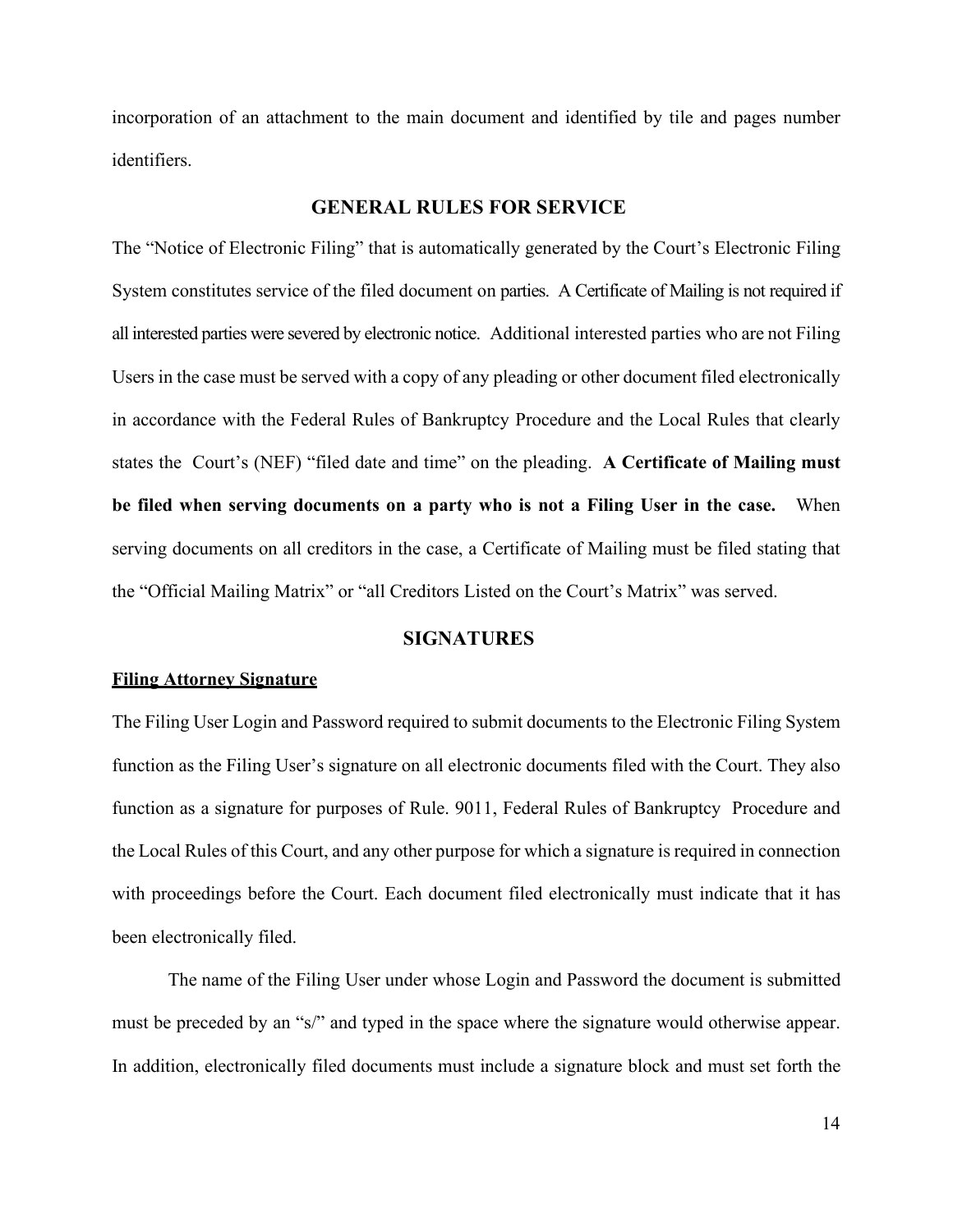name, the name of the party represented, address, telephone number and the attorney's [name of state] bar registration number, if applicable and email address. The correct format is as follows:

> s/ Attorney Name Law Firm Bar # City, State Zip. Email Address Attorney for \_\_\_\_\_\_\_\_\_\_\_\_\_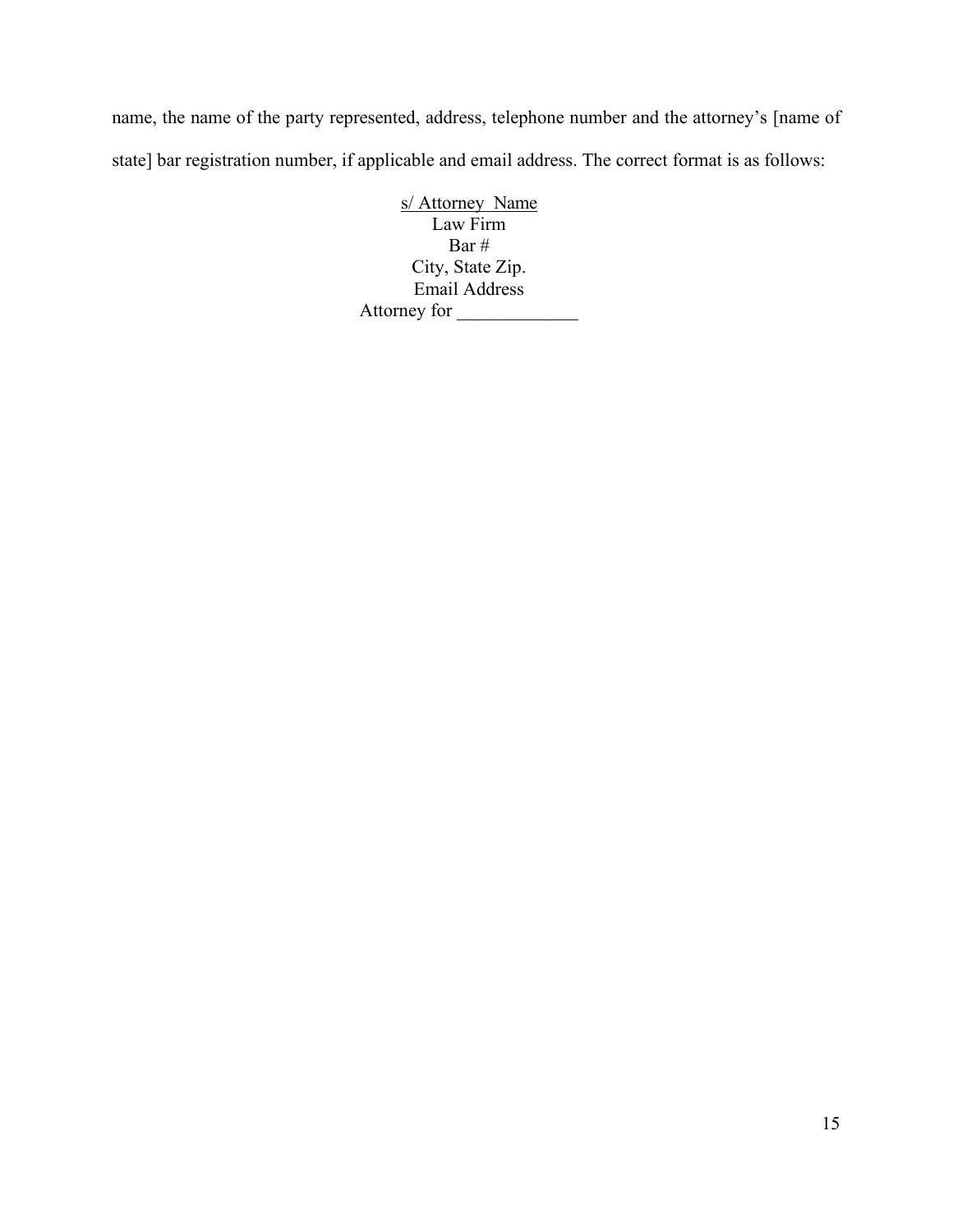#### <span id="page-15-0"></span>**Non-Filing Attorney Signature**

Documents containing the signature(s) of non-Filing Attorneys (i.e. attorneys not registered for CM/ECF or attorneys who are registered, but are not the filer of the document) are to be filed electronically with the signature represented by an "s/" and the name typed in the space where a signature would otherwise appear, or as a scanned image. Such approval shall be indicated as follows:

# s/ Jane Attorney s/ John Attorney

*(With permission of John Attorney) or,*

# *(Signed copy of document bearing signature of John Attorney is being maintained in the office of Jane Attorney)*

The filing attorney is responsible for maintaining a record of when and how permission was obtained to sign the other attorney's name until time for filing all appeals have been exhausted.

The filing attorney may obtain original signatures, scan the signature page only, and file it as an attachment to the pleading or other document. The filing attorney shall maintain the signed original until all appeals have been exhausted.

#### <span id="page-15-1"></span>**Non-Filing User Signature**

Documents signed by persons who are not counsel of record (e.g., verified pleadings, contracts, affidavits, etc.) may be submitted in electronic format in any of the following ways, so long as the filer has and maintains the signed original until all appeals have been exhausted.

a. An electronic version of the document bearing "s/ (name)" can be filed along with a statement that the filer has the signed original, for example:

#### s/ Plaintiff Smith\*

# s/ Filing Attorney

b. An electronic version of the document bearing "s/ (name)" can be filed with a scanned copy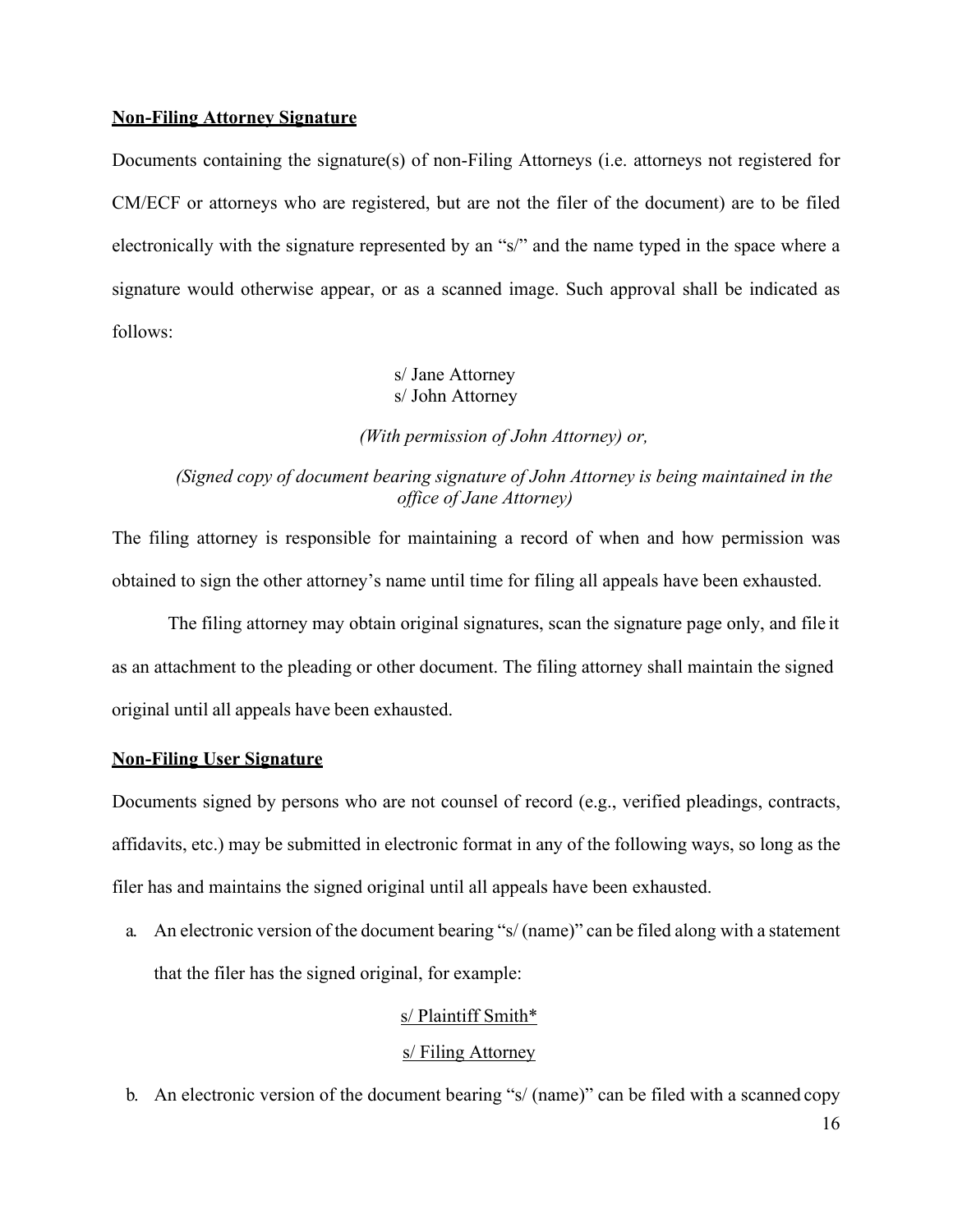of the signature page as an attachment.

c. If the document containing original signatures is not digitally available, it may be scanned and filed electronically.

# **TITLES OF DOCKET ENTRIES**

<span id="page-16-0"></span>The party electronically filing a pleading or other document shall be responsible for designating a title for the document by using one of the docket event categories prescribed by the Court. Pleadings should not request multiple relief, with the exception of Motion for Relief from Stay, Abandonment or in the alternative Adequate Protection. If an entry contains multiple documents, (for example: Schedules, Statement of Financial Affairs, and Matrix) each event should be highlighted to include each title in the docket entry text.

# **FILING ERRORS**

<span id="page-16-1"></span>Once a pleading or other document is submitted and becomes part of the case, the CM/ECF System will not permit the filer to change the pleading or other document or the docket entry. Filers should make every effort to ensure that they do not file a pleading or document other than the one intended to be filed, that it is filed in the correct case, and that it does not contain information that should have been redacted or filed under seal. The Court should be notified of mistakes by telephone at (918) 549-7200. The filer should provide the Court with the case number and docket number of the erroneous entry. The filer may be directed to file a Withdrawal or a Motion to Seal. The filer may be required to file the correct document. If the correct document was filed however the wrong event was used, the Court may be able to correct the error without refiling.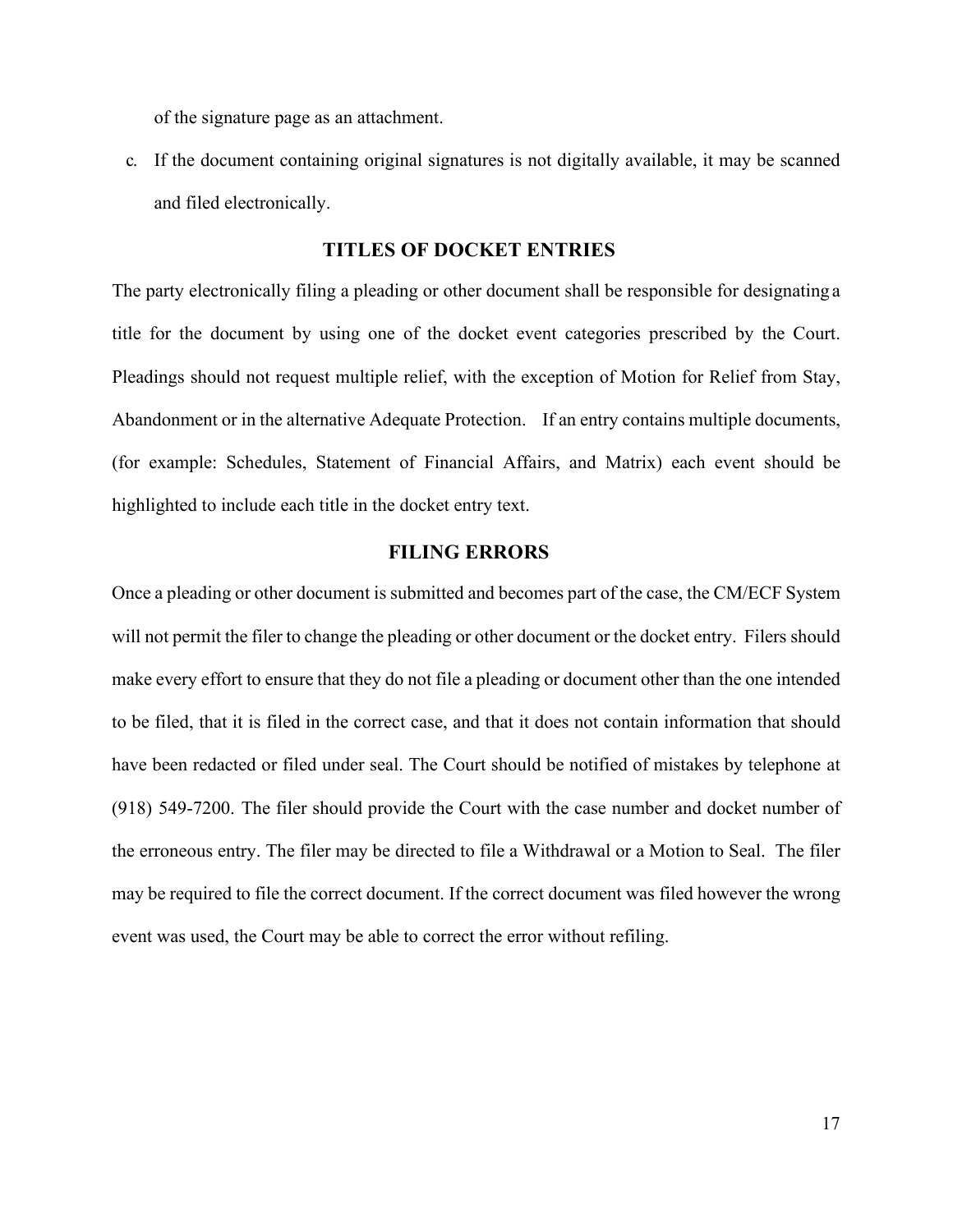# <span id="page-17-0"></span>**Refund of Electronically Paid Fees**

The Judicial Conference prohibits refunds of fees due upon filing, even if a party filed the case in error, or the Court dismissed the case or proceeding. This policy remains in effect. However, the Judicial Conference allows limited refund authority related specifically to electronic payments and has provided guidance to the Courts in addressing such errors.

- a. The authority to approve a refund has been delegated by the Court to the Clerk. The Court will refund a fee paid electronically by a CM/ECF Filing User when the CM/ECF Filing User has used CM/ECF to pay by credit card and the fee was paid erroneously in the following situations:
	- A fee payment was erroneously submitted two or more times related to the submission of a single document.
	- A fee was paid when no fee was due (i.e., the submission did not require payment of a fee) example pleadings: Amended Matrix and Amended Schedules if filed on the same date does not require two fees. Motion for Relief from Stay Amended Motion to include Abandonment does not require two fees.
- b. Requests for refunds should be made by filing a Motion for Refund of Fees in CM/ECF.
- c. Refunds will only be issued to the credit card that was originally charged.
- d. If a CM/ECF Filing User makes an erroneous filing for which a fee payment was submitted, but the fee has not yet been fully processed, the Court may correct the erroneous filing administratively and void the payment without the need to file a motion.
- e. If a CM/ECF Filing User continues to make repeated mistakes when submitting fees electronically, the Court may consider remedial action, such as issuing an order to show cause why further requests for refunds should be considered.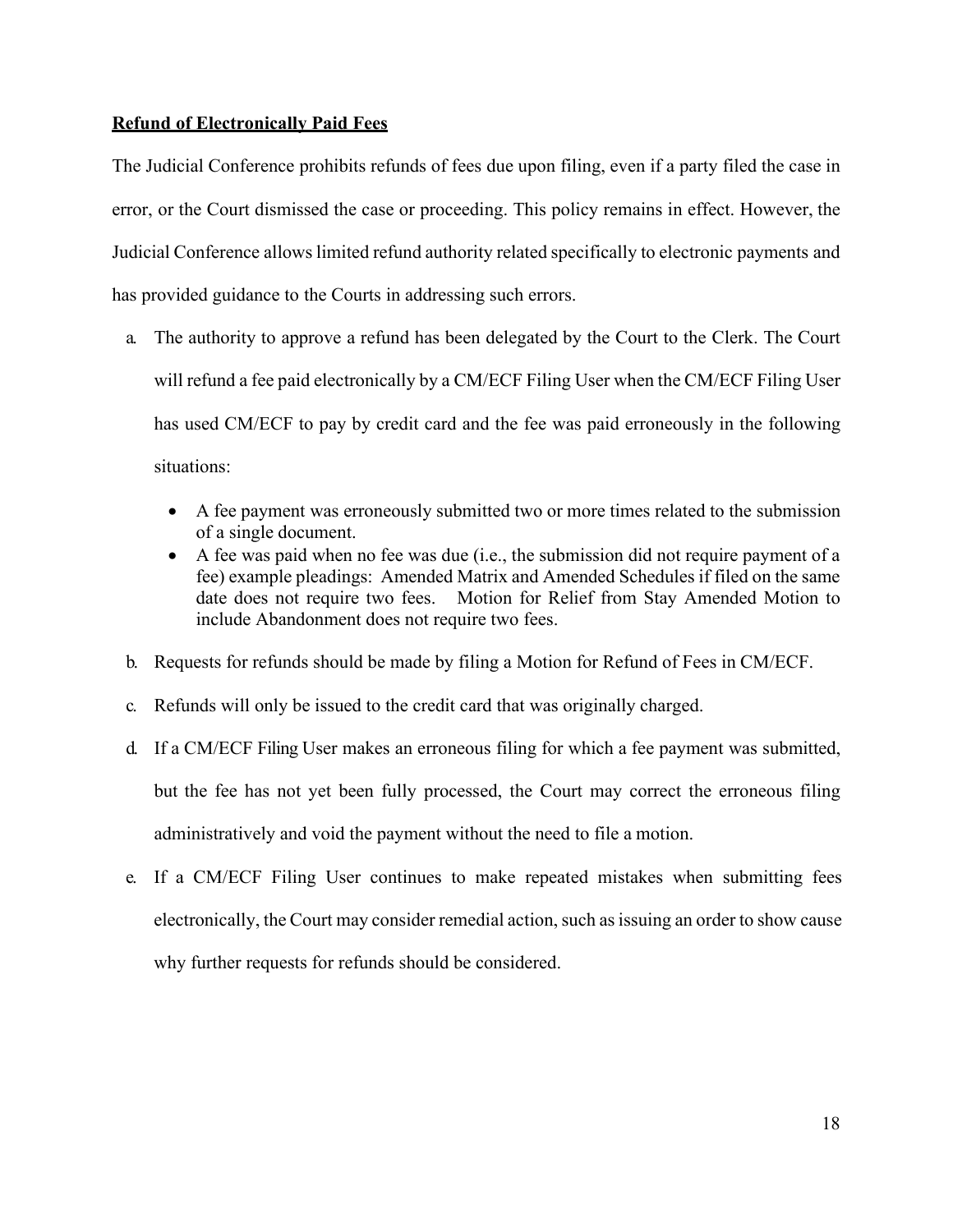#### **ORDERS**

<span id="page-18-0"></span>All orders, decrees, judgments, and proceedings of the Court will be filed in accordance with these rules, which will constitute entry on the docket kept by the Clerk. All signed orders will be filed electronically by the Court or Court personnel. Any order or other Court-issued document filed electronically without the original signature of a Judge has the same force and effect as if the Judge had signed a paper copy of the order and it had been entered on the docket in a conventional manner. Orders may have an electronic signature or s/and the Judge's Name.

Orders may also be issued as "text-only" entries on the docket, without an attached document. Such orders are official and binding.

When mailing a copy of an electronically filed order to a party who is not a registered participant of the CM/ECF System, the party shall include the Notice of Electronic Filing to provide the recipient with proof of filing.

All orders will have a printed date of filing and entered on docket date ("EOD").

## <span id="page-18-1"></span>**Proposed Orders**

All proposed orders must conform to the following format:

- a. The top margin of the first page only must be four (4) inches. All other pages may have a one (1) inch top margin.
- b. Omit the date and signature line for the Judge. The Judge will sign electronically in the 4 inch margin.
- c. All orders should include the Attorney and Law firm submitting the order on the last page of the order.
- d. The proposed order must contain the following "Movant Shall Notify All Interested Parties" centered on the last line of the order.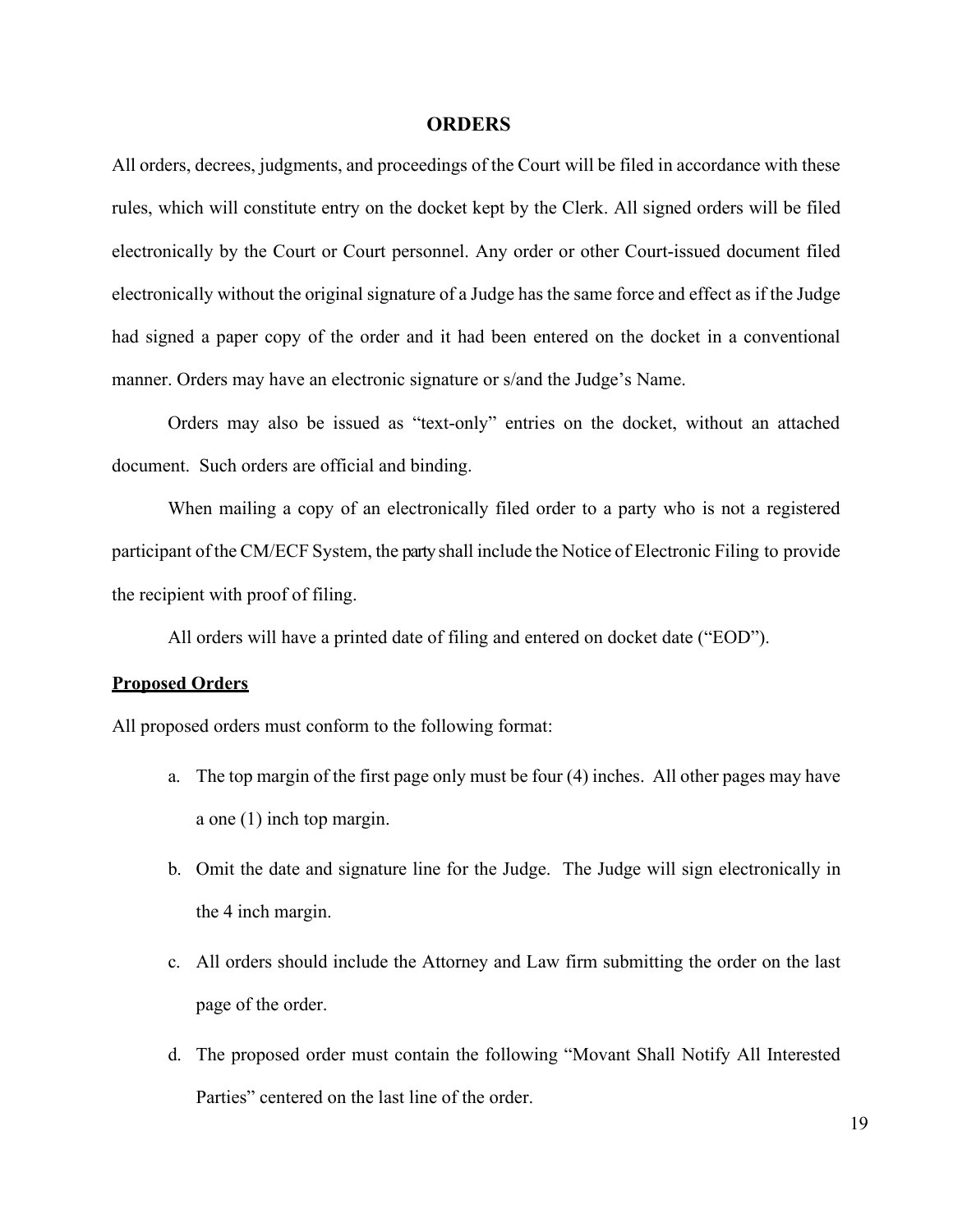e. The proposed order should contain ### centered directly under the phrase "Movant Shall Notify All Interested Parties."

The proposed order should be submitted electronically using "Order Upload" in the CM/ECF system. When filing a motion or application, a proposed order granting said relief should be uploaded by selecting Bankruptcy or Adversary, Order Upload, Upload Single and relate the order to the Docket Entry number of the motion or application. If a proposed order does not have a related motion or application, you may choose "ex parte." In specific instances the proposed order is required to be attached to the motion for circulation pursuant to Bankruptcy Rule 4001. In this instance, the proposed order should be attached to the motion at the time of filing and in addition, uploaded to the CM/ECF system. See Local Rule 9072-1.

## <span id="page-19-0"></span>**Pretrial Orders**

The proposed pretrial order shall contain the signatures of all counsel of record. The party responsible for submitting a proposed pretrial order shall upload the proposed order to the CM/ECF system and link the order to the Complaint. Witness and Exhibit Lists should be attached to the Pretrial Order however, trial and evidentiary exhibits should not be filed electronically.

# **EXHIBITS, ATTACHMENTS, AND APPENDICES**

<span id="page-19-1"></span>A Filing User must submit exhibits referred to in a pleading as attachments to the main document (i.e.. Motion, Notice, Certificate of Mailing, Complaint). Exhibits, attachments, and appendices that are filed electronically shall be submitted as separate attachments to the pleading or other document and shall be clearly labeled with the appropriate exhibit number and a brief description of the exhibit (i.e. Exhibit 1 - 1997 Statement, Exhibit 2 – Application for Loan). Exhibits should **NOT** be grouped together for uploading into the system. Each exhibit must be scanned and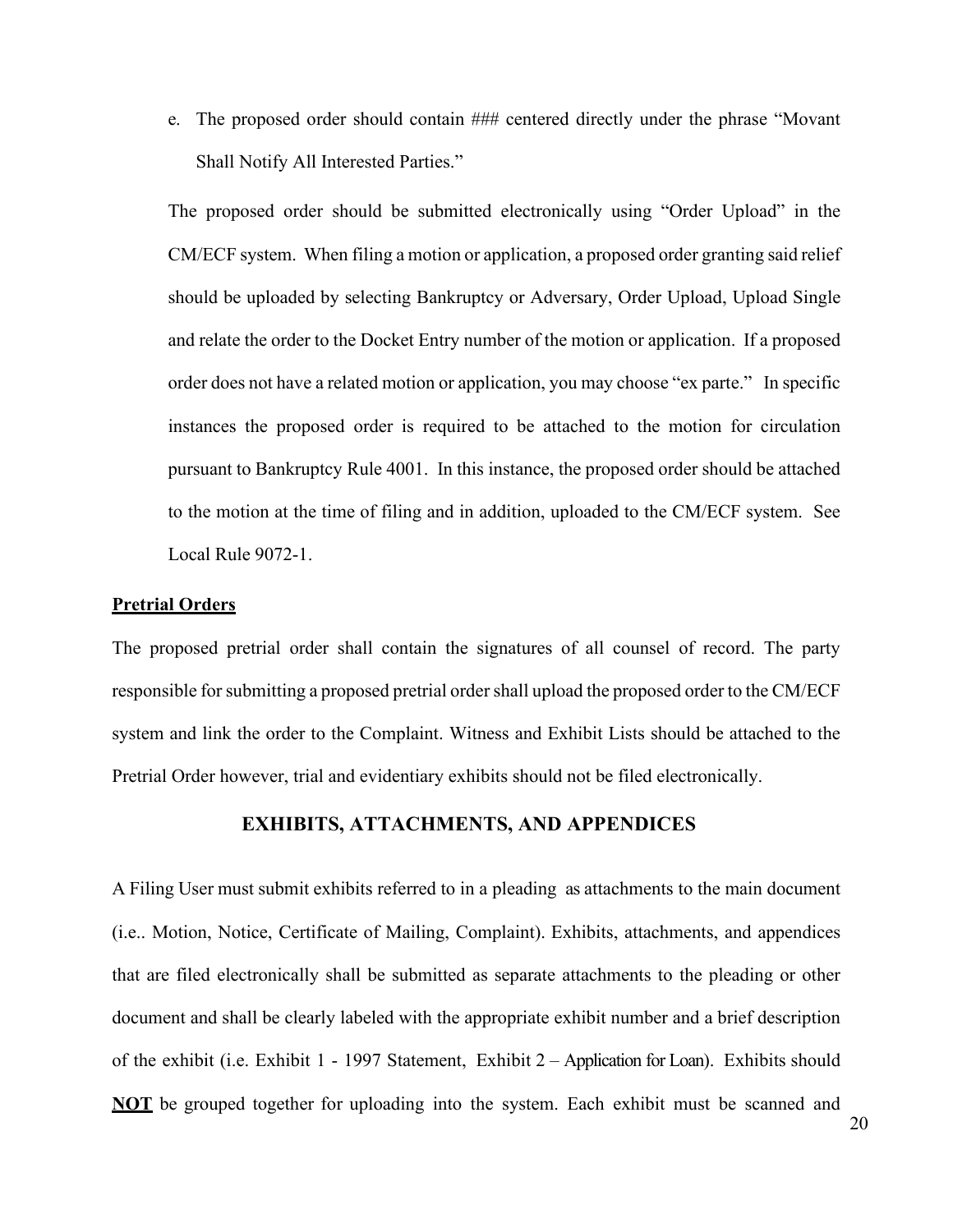identified separately.

Filing Users are responsible for redacting personal data identifier from all exhibits and other documents before filing. The Clerk will not review documents for compliance. The responsibility for redacting personal data identifiers rests solely on the filer of the document. The Clerk shall not redact or seal documents without a Court order.

The CM/ECF System automatically rejects filings that are greater than twenty (20) megabytes. Documents that exceed twenty (20) megabytes when converted to electronic form must be broken up into separate documents and identified with the exhibit number and part number (i.e. Exhibit 3, part 1; Exhibit 3, part 2).

# **PRIVACY**

<span id="page-20-0"></span>In compliance with the policy of the Judicial Conference of the United States and the E-Government Act of 2002 (Pub. L. 107-347, which was enacted on December 17, 2002), and in order to promote electronic access to case files while also protecting personal privacy and other legitimate interests, parties shall refrain from including, or shall partially redact where inclusion is necessary, the following personal data identifiers from all pleadings filed with the Court, including exhibits thereto, whether filed electronically or in paper, unless otherwise ordered by the Court:

- **Social Security Numbers.** If an individual's Social Security number must be included in a pleading, only the last four digits of that number shall be used.
- **Names of Minor Children.** If the involvement of a minor child must be mentioned, only the initials of that child shall be used.
- **Dates of Birth.** If an individual's date of birth must be included in a pleading, only the year shall be used.
- **Financial Account Numbers.** If financial account numbers are relevant, only the last four digits of these numbers shall be used.

<span id="page-20-1"></span>**The responsibility for redacting these personal data identifiers rests solely with counsel and the**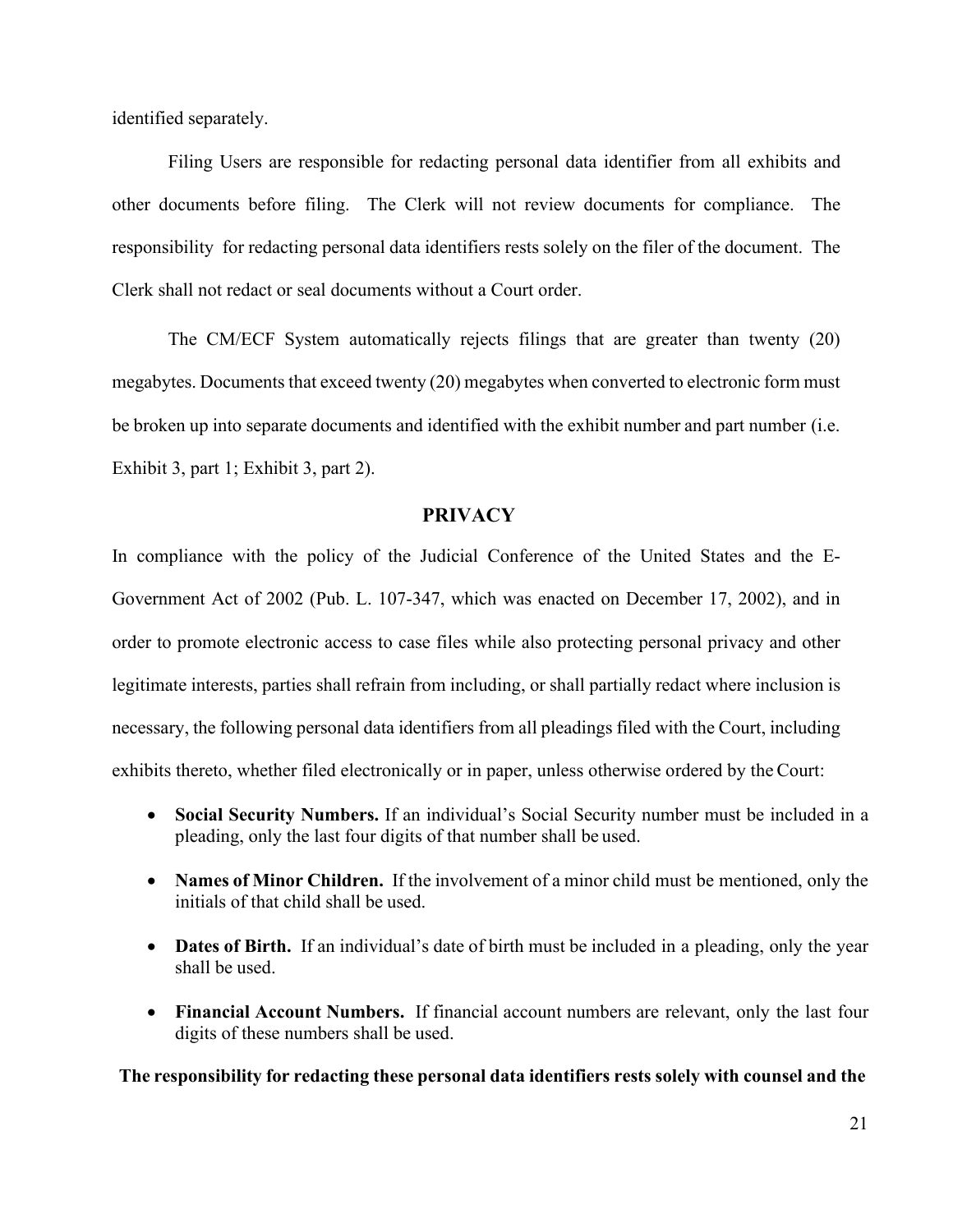<span id="page-21-0"></span>**parties. The Clerk will not review each pleading for compliance with this general rule.**

# **TRANSCRIPT REDACTION**

At its September 2007 session, the U.S. Judicial Conference approved a new policy regarding the availability of transcripts of Court proceedings. The policy only applies to transcripts of official Court hearings, not depositions taken outside of Court or proceedings of state Courts or other jurisdictions. Counsel is to request redaction of specific personal data identifiers before the transcript is made available to the general public from PACER. **The responsibility for redacting personal identifiers rests solely with counsel and the parties.** Neither the Clerk, Court Reporter or Transcriptionist will review transcripts for compliance.

#### <span id="page-21-1"></span>**Summary**

- a. A restricted transcript filed by the Court will be available on the docket report for a period of 90 days from filing.
- b. During the 90-day period, a copy of the transcript may be obtained from the Court reporter or transcriber at the rate established by the Judicial Conference. During the 90-day period the transcript will be available to Court staff, at the public terminals located in the Clerk's office, and electronically available to any attorneys of record who have purchased a copy from the transcriptionist.
- c. After the 90-day period has ended, the transcript will be available through PACER if not redacted; or if redacted, the redacted version will be available.

#### <span id="page-21-2"></span>**Transcript Redaction Request**

Redaction responsibilities apply to the attorneys even if the requestor of the transcript is another party, the judge or a member of the public/media. Unless otherwise ordered by the Court, the attorney (or, where there is a self-represented party, the party) must review the transcript. If any redaction is required, counsel must file with the Court a Notice of request for Redaction **within 21 calendar**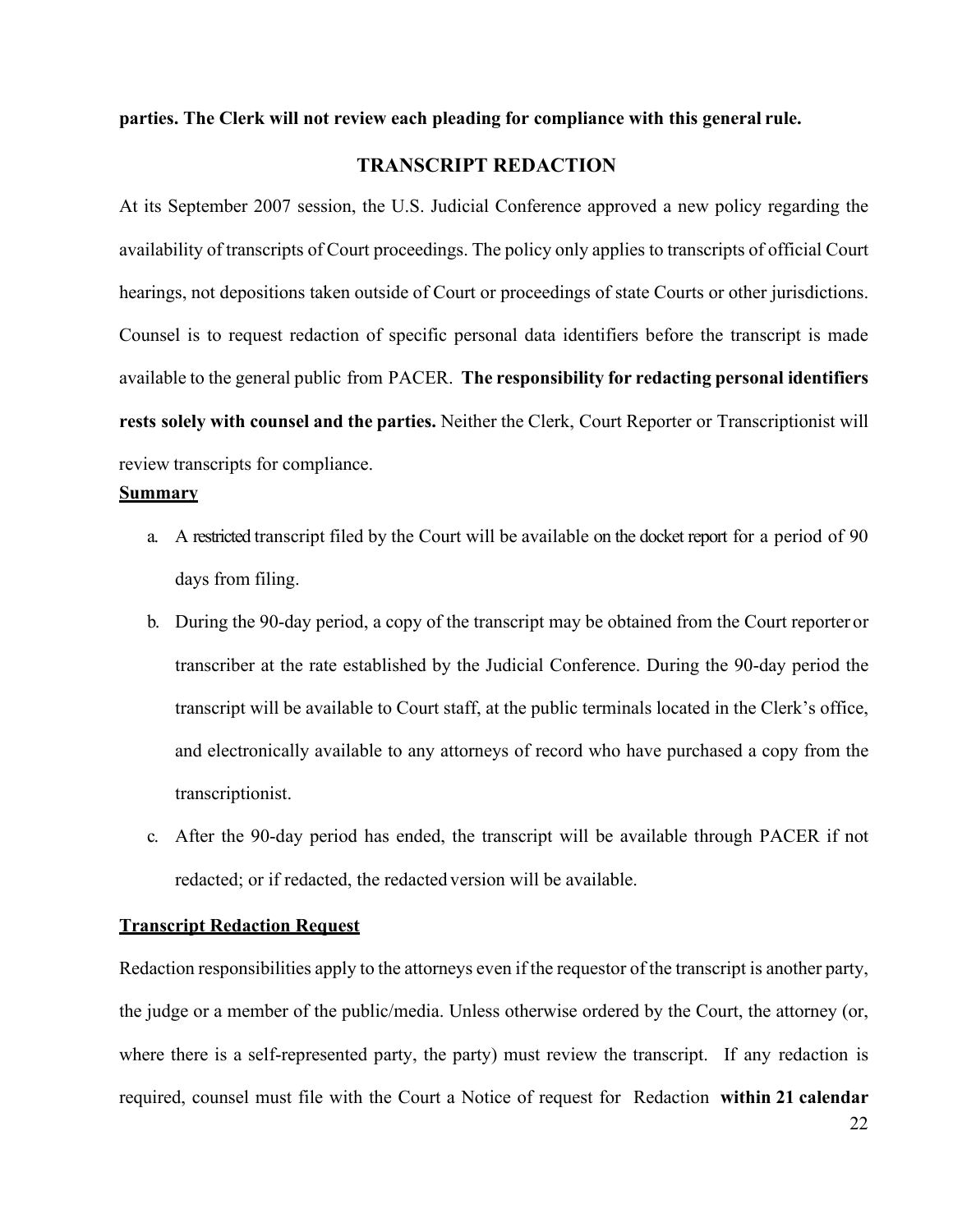**daysfrom the filing ofthe transcript**indicatingwhere the personal identifiers appear in the transcript by page and line. This procedure is limited to the redaction of the specific personal data identifiers listed below:

- social security numbers to the last four digits;
- financial account numbers to the last four digits;
- dates of birth to the year;
- names of minor children to the initials;

If an attorney fails to timely file a Notice of Request for Transcript Redaction or Request for Extension of Time to file Transcript Redaction Request, no redactions will be made, and the original transcript will be publicly available through PACER after 90 days.

# <span id="page-22-0"></span>**Redacted Transcripts**

The transcriber must, within **31 calendar** days of the filing of the original transcript, or longer if the Court so orders, perform the requested redactions, and file a redacted version of the transcript with the Court. The original unredacted transcript will be retained as a restricted document.

# <span id="page-22-1"></span>**Remote Public Access to Transcripts**

If a redacted transcript is filed with the Court, the redacted transcript will be electronically available through PACER after 90 calendar days from the date of filing of the original transcript. The original transcript will never be made available to the public. If the original transcript is not redacted,

that original transcript will be electronically available through PACER access after 90 calendar days.

## <span id="page-22-2"></span>**PACER Fees**

PACER fees will be applied both during and after the 90-day restriction period. Charges will not be capped at 30 pages asthey are for other Court documents but will rather accrue for the entire transcript. The Filing User will incur PACER charges for each time the transcript is accessed even though he/she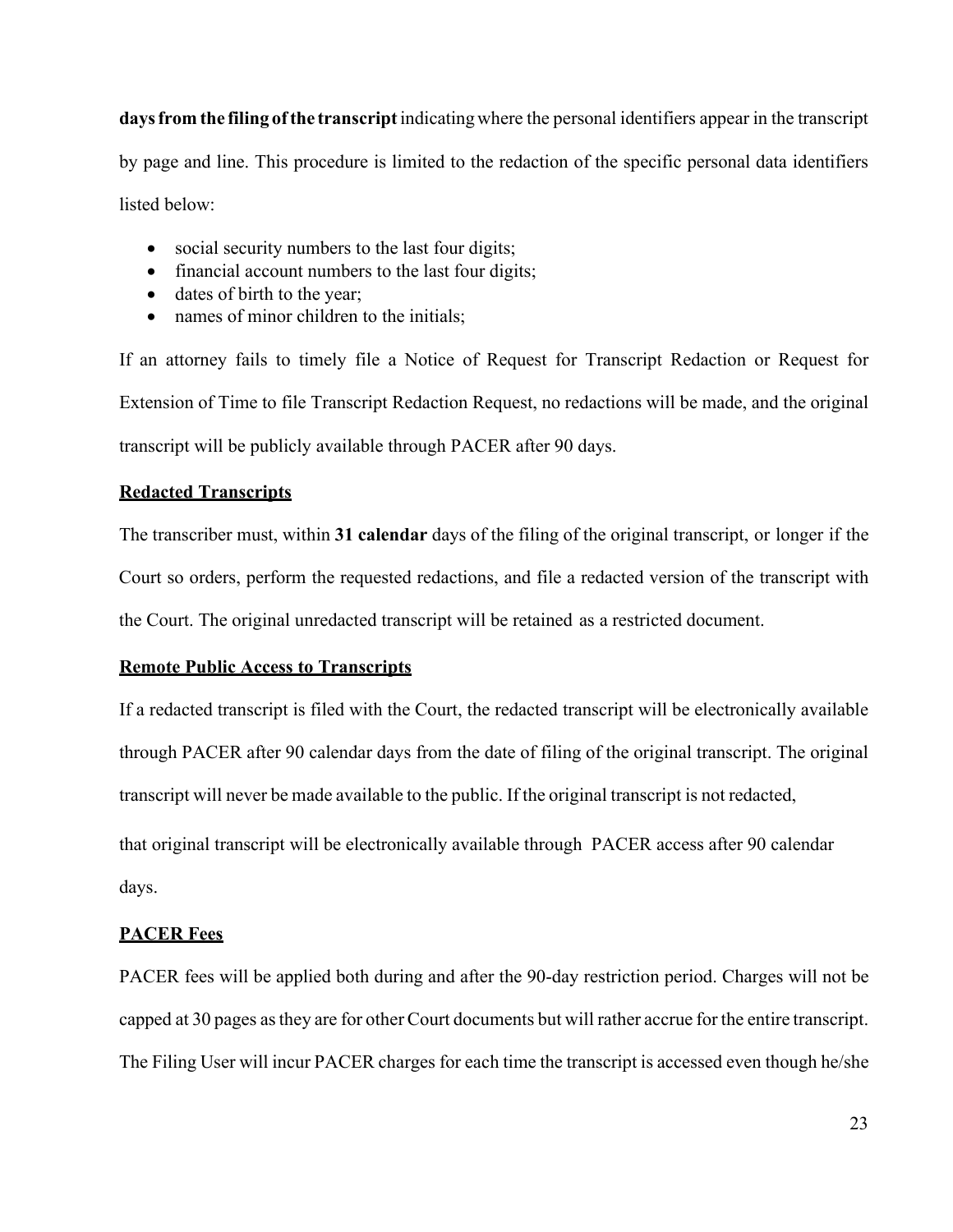<span id="page-23-0"></span>may have purchased it from the Court reporter and obtained remote access through CM/ECF. There is no "free look" for transcripts.

# **CONVENTIONAL FILING OF DOCUMENTS**

## **Documents filed by Pro Se Litigants and Other Non-CM/ECF Filing Users**

<span id="page-23-1"></span>Pro se Debtors and other Non-CM/ECF Filing Users shall file paper originals of all complaints, pleadings, motions, affidavits, briefs, and other documents. Court staff will scan these original documents and upload to the CM/ECF System with the exception of documents that may be filed through Electronic Self Representation (ESR) (i.e. petitions, and schedules) and financial management documents, credit counseling, proof of claims and other documents allowed to be filed through the Court's website.

#### <span id="page-23-2"></span>**Other Conventional Filings**

Exhibits for Court hearings should not be filed within the CM/ECF system. Exhibits should be submitted according to the notice or order setting the evidentiary hearing or trial. Witness and Exhibit Lists shall be filed in the CM/ECF system.

# **PUBLIC ACCESS TO THE CM/ECF SYSTEM**

# <span id="page-23-4"></span><span id="page-23-3"></span>**Hours & Fees**

Electronic access by the public to the electronic docket and documents filed in the CM/ECF System is available for review at no charge at the Clerk's Office during regular business hours. You must call the Court before coming to the Clerk's Office for services.

Conventional copies and certified copies of electronically filed documents may bepurchased by calling the Court. All fees for services are in accordance with 28 U.S.C. §1914. Visit www.okeb.uscourts.gov for a full fee schedule.

# **REMOTE ACCESS**

<span id="page-23-5"></span>24 Remote electronic access to the CM/ECF System is limited to subscribers to the PACER system. The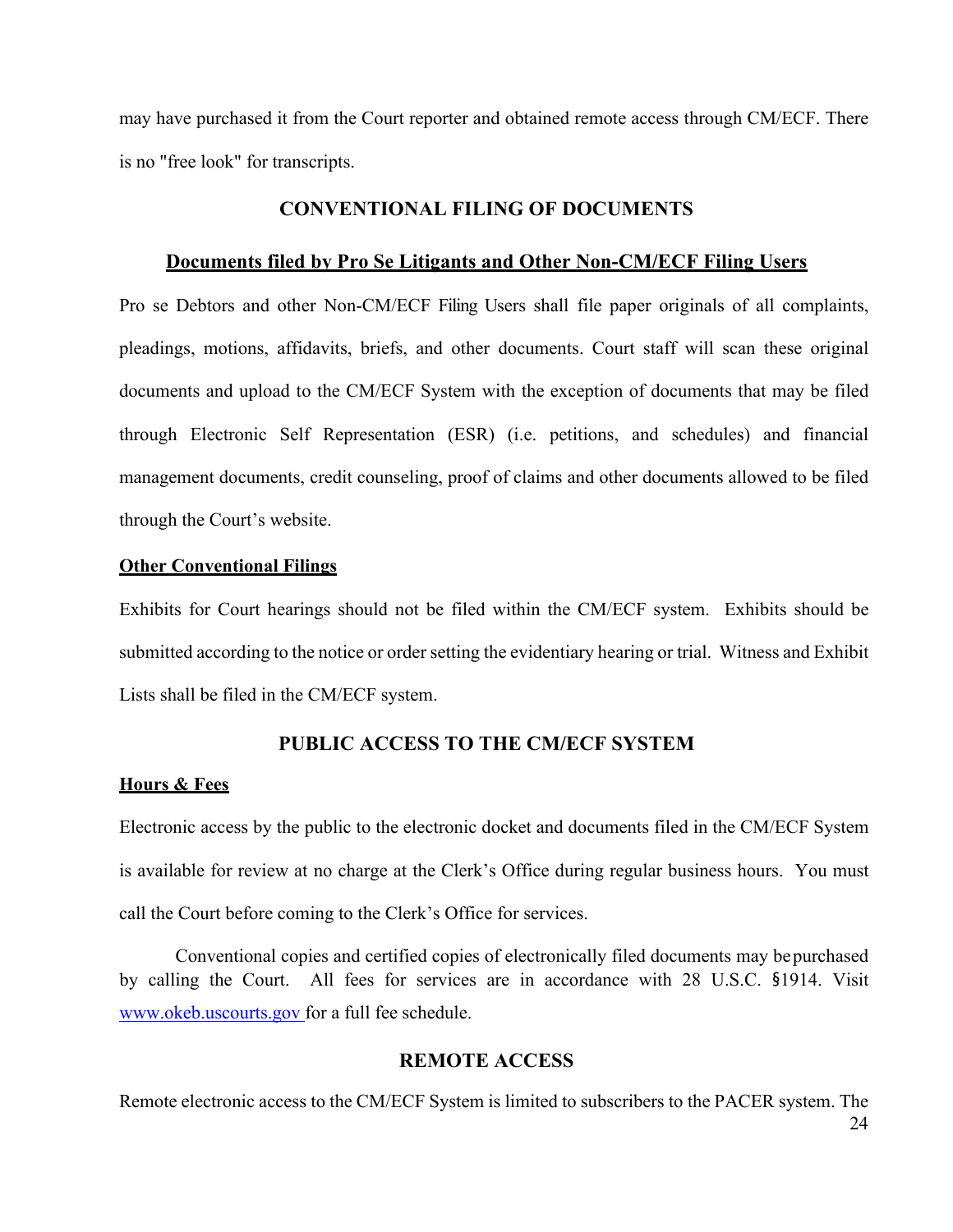CM/ECF system is routinely available 24 hours a day, 7 days a week. The Judicial Conference of the United States has ruled that a user fee will be charged for remotely accessing detailed case information, such as filed documents and docket sheets. Such fees do not apply to the initial viewing of a document served via a Notice of Electronic Filing. The PACER User is allowed one "FREE LOOK." If, however, the document is remotely accessed through PACER a second occasion, a fee will be incurred. PACER Users are encouraged to download and save all documents to their computer or network.

# **HYPERLINKS**

<span id="page-24-0"></span>According to the guidelines set forth by the Committee on Information Technology, allowing hyperlinks in electronic case filings does not inherently increase the security risk to the judiciary; therefore, hyperlinks are allowed in documents filed with the Court. The judiciary should not exercise any responsibility over the content at its destination. Also, because the availability and location of the information on the Internet is still highly volatile, the functioning of a hyperlink reference should not be guaranteed.

Attorneys should keep in mind that, in following the judiciary's guidelines, theCourt shares the view that a hyperlink contained in filing is no more than a convenient mechanism for accessing material cited in the document, and a hyperlink reference is extraneous to any filed document and is not part of the Court's record. Further, in order to preserve the integrity of the Court record, attorneys wishing to insert hyperlinks in Court filings should continue to use the **traditional citation method for the cited authority,** in addition to the hyperlink.

# **TECHNICAL FAILURES**

<span id="page-24-1"></span>A technical failure exists when the CM/ECF System is unable to accept filings continuously or intermittently over the course of any period of time greater than two (2) hours within a calendar day.